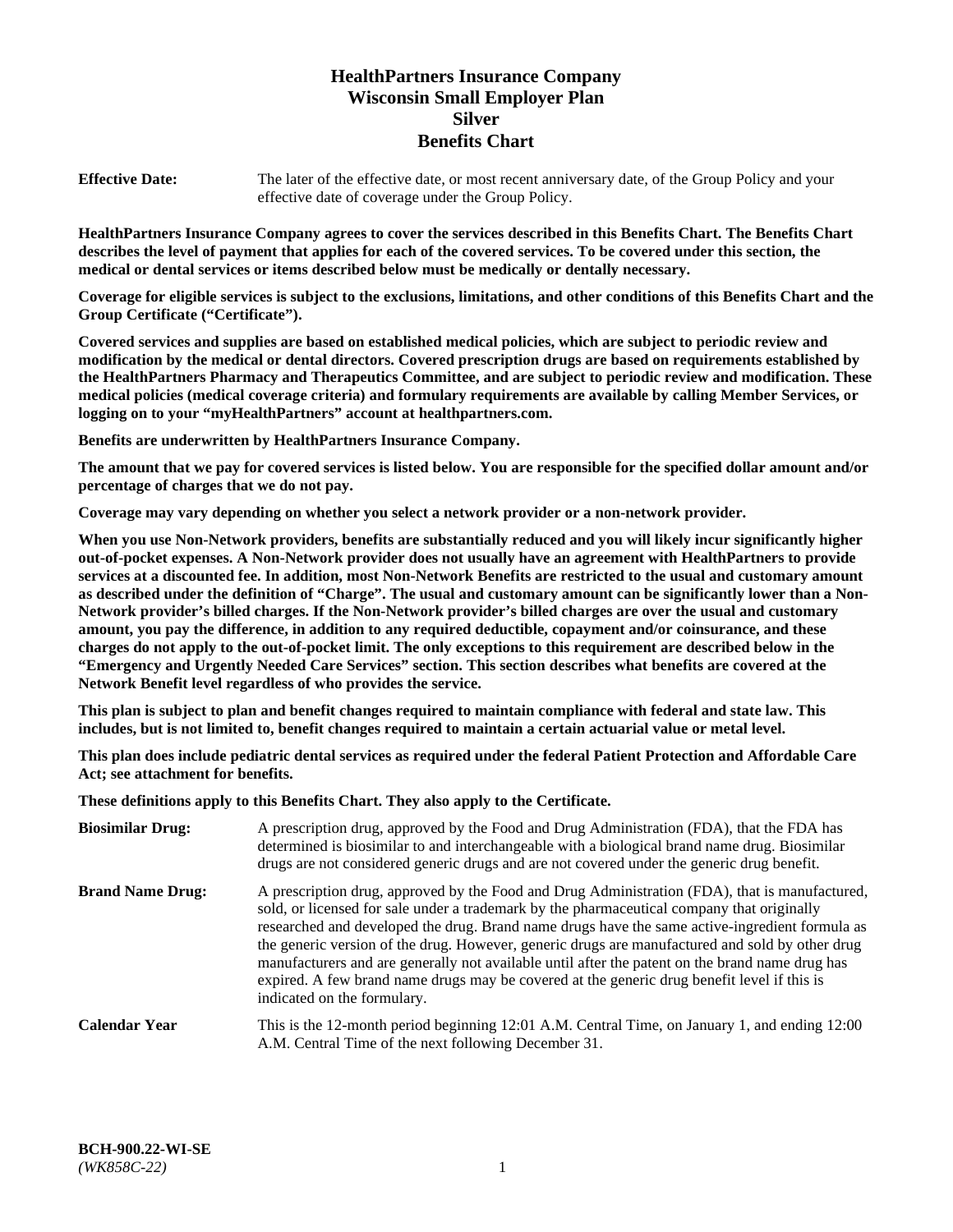| <b>Charge:</b> | For covered services delivered by a network provider, this is the provider's discounted fee for a<br>given medical/surgical service, procedure or item.                                                                                                                                                                                                                                                                                                                                                                                                                                                                                                                                                                 |
|----------------|-------------------------------------------------------------------------------------------------------------------------------------------------------------------------------------------------------------------------------------------------------------------------------------------------------------------------------------------------------------------------------------------------------------------------------------------------------------------------------------------------------------------------------------------------------------------------------------------------------------------------------------------------------------------------------------------------------------------------|
|                | For covered services delivered by non-network providers, a contracted rate may apply if such<br>arrangement is available to HealthPartners.                                                                                                                                                                                                                                                                                                                                                                                                                                                                                                                                                                             |
|                | For the usual and customary charge for covered services delivered by non-network providers, our<br>payment is calculated using one of the following options, depending on availability: 1) a<br>percentage of the Medicare fee schedule; 2) a comparable schedule if the service is not on the<br>Medicare fee schedule; or 3) a commercially reasonable rate for such service if a fee schedule is<br>not available.                                                                                                                                                                                                                                                                                                   |
|                | The usual and customary charge is the maximum amount allowed that we consider in the<br>calculation of the payment of charges incurred for certain covered services. You must pay for any<br>charges above the usual and customary charge, and they do not apply to the out-of-pocket limit.                                                                                                                                                                                                                                                                                                                                                                                                                            |
|                | A charge is incurred for covered ambulatory medical and surgical services, on the date the service<br>or item is provided. A charge is incurred for covered inpatient services, on the date of admission to<br>a hospital. To be covered, a charge must be incurred on or after your effective date and on or<br>before the termination date.                                                                                                                                                                                                                                                                                                                                                                           |
|                | Copayment/Coinsurance: The specified dollar amount, or percentage, of charges incurred for covered services, which we do<br>not pay, but which you must pay, each time you receive certain medical services, procedures or<br>items. Our payment for those covered services or items begins after the copayment or coinsurance<br>is satisfied. Covered services or items requiring a copayment or coinsurance are specified in this<br>Benefits Chart.                                                                                                                                                                                                                                                                 |
|                | For services provided by a network provider:<br>An amount which is listed as a flat dollar copayment is applied to a network provider's discounted<br>charge for a given service. However, if the network provider's discounted charge for a service or<br>item is less than the flat dollar copayment, you will pay the network provider's discounted charge.<br>An amount which is listed as a percentage of charges or coinsurance is based on the network<br>provider's discounted charges, calculated at the time the claim is processed, which may include an<br>agreed upon fee schedule rate for case rate or withhold arrangements.                                                                            |
|                | For services provided by a non-network provider:<br>Any copayment or coinsurance is applied to the lesser of the provider's charges or the usual and<br>customary charge for a service.                                                                                                                                                                                                                                                                                                                                                                                                                                                                                                                                 |
|                | A copayment or coinsurance is due at the time a service is provided, or when billed by the<br>provider. The copayment or coinsurance applicable for a scheduled visit with a HealthPartners<br>network provider will be collected for each visit, late cancellation and failed appointment.                                                                                                                                                                                                                                                                                                                                                                                                                             |
| Deductible:    | The specified dollar amount of charges incurred for covered services, which we do not pay, but an<br>enrollee or a family has to pay first in a calendar year. Our payment for those services or items<br>begins after the deductible is satisfied. For network providers, the amount of the charges that apply<br>to the deductible are based on the network provider's discounted charges, calculated at the time<br>the claim is processed, which may include an agreed upon fee schedule rate for case rate or<br>withhold arrangements. For non-network providers, the amount of charges that apply to the<br>deductible are the lesser of the provider's charges or the usual and customary charge for a service. |
|                | Any amounts paid or reimbursed by a third party, including but not limited to: point of service<br>rebates, manufacturer coupons, manufacturer debits cards or other forms of direct reimbursement<br>to an Insured for a product or service, will not apply toward your deductible, to the extent<br>permitted under state and federal law.                                                                                                                                                                                                                                                                                                                                                                            |
|                | Your plan has an embedded deductible. This means once an Insured meets the individual<br>deductible, the plan begins paying benefits for that person. If two or more members of the family<br>meet the family deductible, the plan begins paying benefits for all members of the family,<br>regardless of whether each Insured has met the individual deductible. However, an Insured may<br>not contribute more than the individual deductible toward the family deductible.                                                                                                                                                                                                                                           |
|                | All services are subject to the deductible unless otherwise indicated below in this Benefits Chart.                                                                                                                                                                                                                                                                                                                                                                                                                                                                                                                                                                                                                     |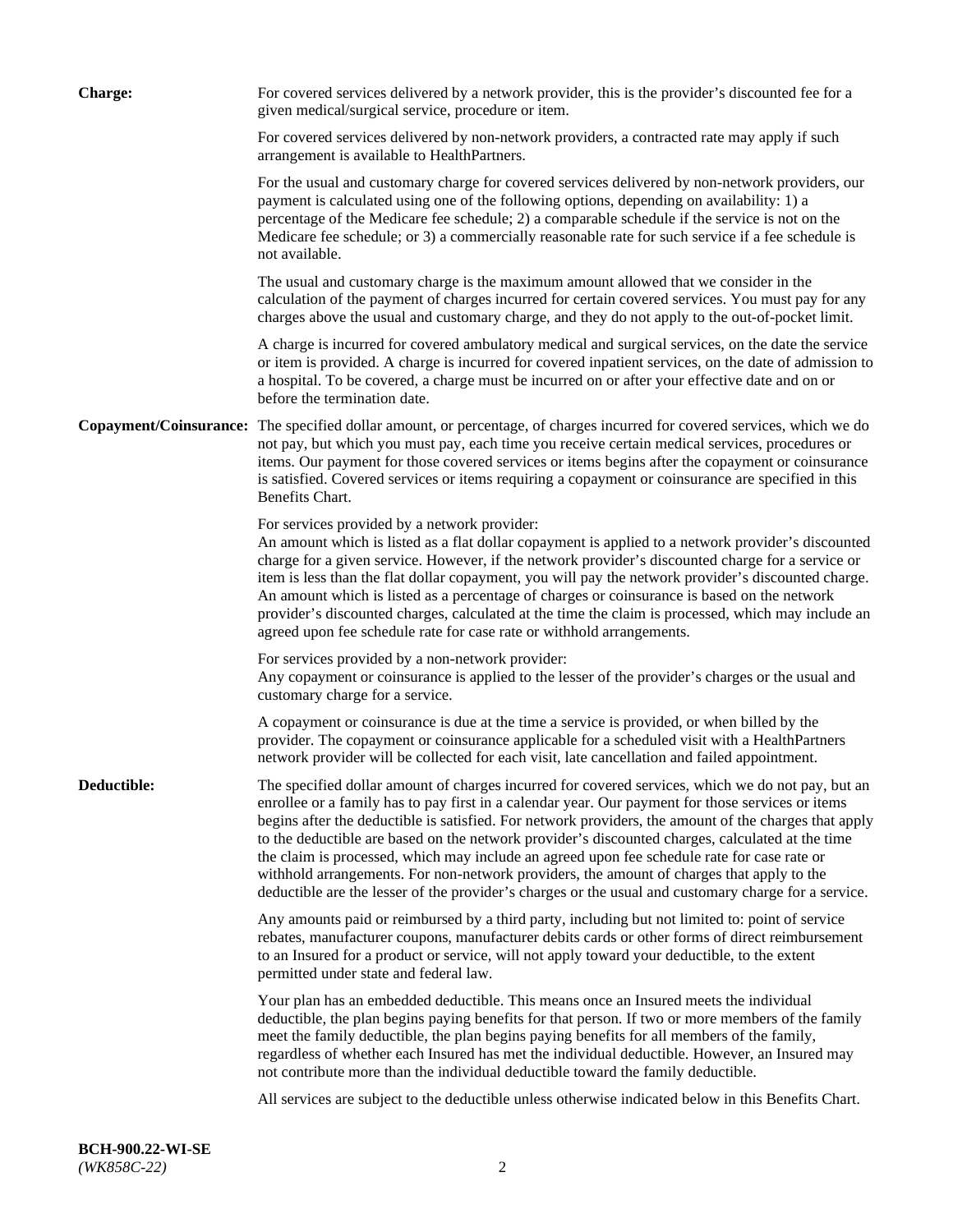| <b>Formulary:</b>                          | This is a current list, which may be revised from time to time, of prescription drugs, medications,<br>equipment and supplies covered by us as indicated in this Benefits Chart which are covered at the<br>highest benefit level. Some drugs on the formulary may require prior authorization to be covered<br>as formulary drugs. The formulary, and information on drugs that require prior authorization, are<br>available by calling Member Services, or logging on to your "myHealthPartners" account at<br>healthpartners.com. |
|--------------------------------------------|---------------------------------------------------------------------------------------------------------------------------------------------------------------------------------------------------------------------------------------------------------------------------------------------------------------------------------------------------------------------------------------------------------------------------------------------------------------------------------------------------------------------------------------|
| <b>Generic Drug:</b>                       | A prescription drug, approved by the Food and Drug Administration (FDA), that the FDA has<br>determined is comparable to a brand name drug product in dosage form, strength, route of<br>administration, quality, intended use and documented bioequivalence. Generally, generic drugs<br>cost less than brand name drugs. Some brand name drugs may be covered at the generic drug<br>benefit level if this is indicated on the formulary.                                                                                           |
| <b>Lifetime Maximum</b><br><b>Benefit:</b> | The specified coverage limit actually paid by us for services and/or charges incurred by you for any<br>given procedure or diagnosis. Payment of benefits under this Benefits Chart ceases when that lifetime<br>maximum benefit is reached. You have to pay for any subsequent charges.                                                                                                                                                                                                                                              |
| <b>Non-Formulary Drug:</b>                 | This is a prescription drug, approved by the Food and Drug Administration (FDA), that is not on<br>the formulary, is medically necessary and is not investigative or experimental or otherwise<br>excluded under the Certificate.                                                                                                                                                                                                                                                                                                     |
| <b>Out-of-Pocket Expenses:</b>             | You pay the specified copayments/coinsurance and deductibles applicable for particular services,<br>subject to the out-of-pocket limit described below. These amounts are in addition to the monthly<br>premium payments.                                                                                                                                                                                                                                                                                                             |
| <b>Out-of-Pocket Limit:</b>                | You pay the copayments/coinsurance and deductibles for covered services, to the individual or<br>family out-of-pocket limit. Thereafter we cover 100% of the charges incurred for all other covered<br>services, for the rest of the calendar year. You pay amounts greater than the out-of-pocket limit if<br>you exceed any lifetime maximum benefit or any visit or day limits.                                                                                                                                                    |
|                                            | Non-Network Benefits above the usual and customary charge (see definition of charge above) do<br>not apply to the out-of-pocket limit.                                                                                                                                                                                                                                                                                                                                                                                                |
|                                            | Non-Network Benefits for transplant surgery do not apply to the out-of-pocket limit.                                                                                                                                                                                                                                                                                                                                                                                                                                                  |
|                                            | Any amounts paid or reimbursed by a third party, including but not limited to: point of service<br>rebates, manufacturer coupons, manufacturer debit cards or other forms of direct reimbursement to<br>an Insured for a product or service, will not apply as an out-of-pocket expense, to the extent<br>permitted under state and federal law.                                                                                                                                                                                      |
|                                            | You are responsible to keep track of the out-of-pocket expenses. Contact Member Services for<br>assistance in determining the amount paid by the enrollee for specific eligible services received.<br>Claims for reimbursement under the out-of-pocket limit provisions are subject to the same time<br>limits and provisions described under the "Claims Provisions" section of the Certificate.                                                                                                                                     |
| <b>Specialty Drug List:</b>                | This is a current list, which may be revised from time to time, of prescription drugs, medications,<br>equipment and supplies, which are typically bio-pharmaceuticals. The purpose of a specialty drug<br>list is to facilitate enhanced monitoring of complex therapies used to treat specific conditions.<br>Specialty drugs are covered by us as indicated in this Benefits Chart. The specialty drug list is<br>available by calling Member Services, or logging on to your "myHealthPartners" account at<br>healthpartners.com. |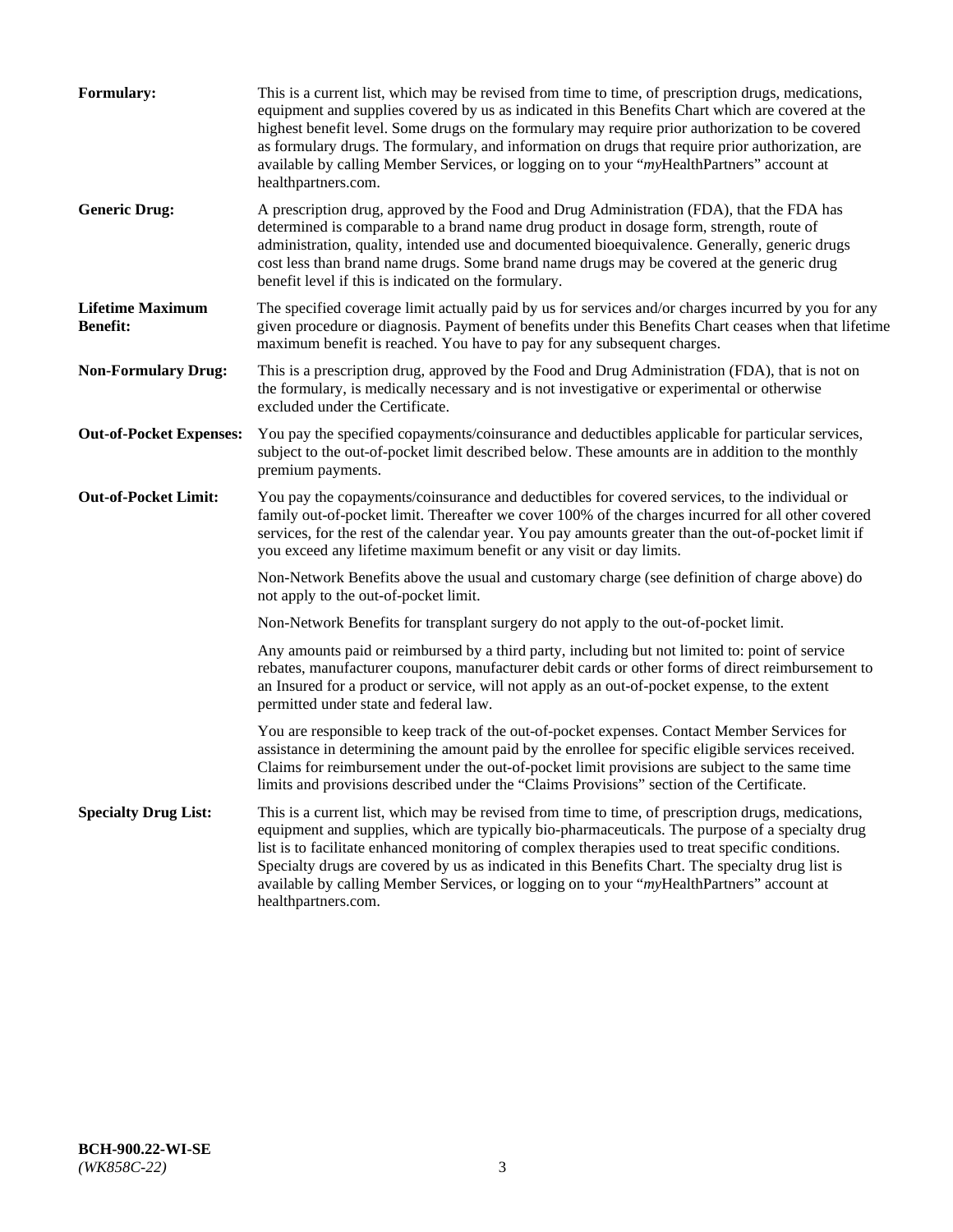#### **DEDUCTIBLES AND OUT-OF-POCKET LIMITS**

#### **Individual calendar year deductible**

| <b>Network Benefits</b> | <b>Non-Network Benefits</b> |
|-------------------------|-----------------------------|
| \$3,500                 | \$10,000                    |

#### **Family calendar year deductible**

| <b>Network Benefits</b> | <b>Non-Network Benefits</b> |
|-------------------------|-----------------------------|
| \$10,500                | \$20,000                    |

Separate deductibles must be satisfied under the Network Benefits and Non-Network Benefits.

Your plan has an embedded deductible. This means once an Insured meets the individual deductible, the plan begins paying benefits for that person. If two or more members of the family meet the family deductible, the plan begins paying benefits for all members of the family, regardless of whether each Insured has met the individual deductible. However, an Insured may not contribute more than the individual deductible toward the family deductible.

Any amounts paid or reimbursed by a third party, including but not limited to: point of service rebates, manufacturer coupons, manufacturer debits cards or other forms of direct reimbursement to an Insured for a product or service, will not apply toward your deductible, to the extent permitted under state and federal law.

#### **Individual calendar year out-of-pocket limit**

| <b>Network Benefits</b> | <b>Non-Network Benefits</b> |
|-------------------------|-----------------------------|
| \$8,000                 | \$30,000                    |

#### **Family calendar year out-of-pocket limit**

| <b>Network Benefits</b> | <b>Non-Network Benefits</b> |
|-------------------------|-----------------------------|
| \$16,000                | \$60,000                    |

Separate Out-of-Pocket Limits must be satisfied under Network Benefits and Non-Network Benefits.

Non-Network Benefits above the usual and customary charge will not apply to the individual or family Out-of-Pocket Limit.

Non-Network Benefits for transplant surgery do not apply to the Out-of-Pocket Limit.

Any amounts paid or reimbursed by a third party, including but not limited to: point of service rebates, manufacturer coupons, manufacturer debit cards or other forms of direct reimbursement to an Insured for a product or service, will not apply as an out-of-pocket expense, to the extent permitted under state and federal law.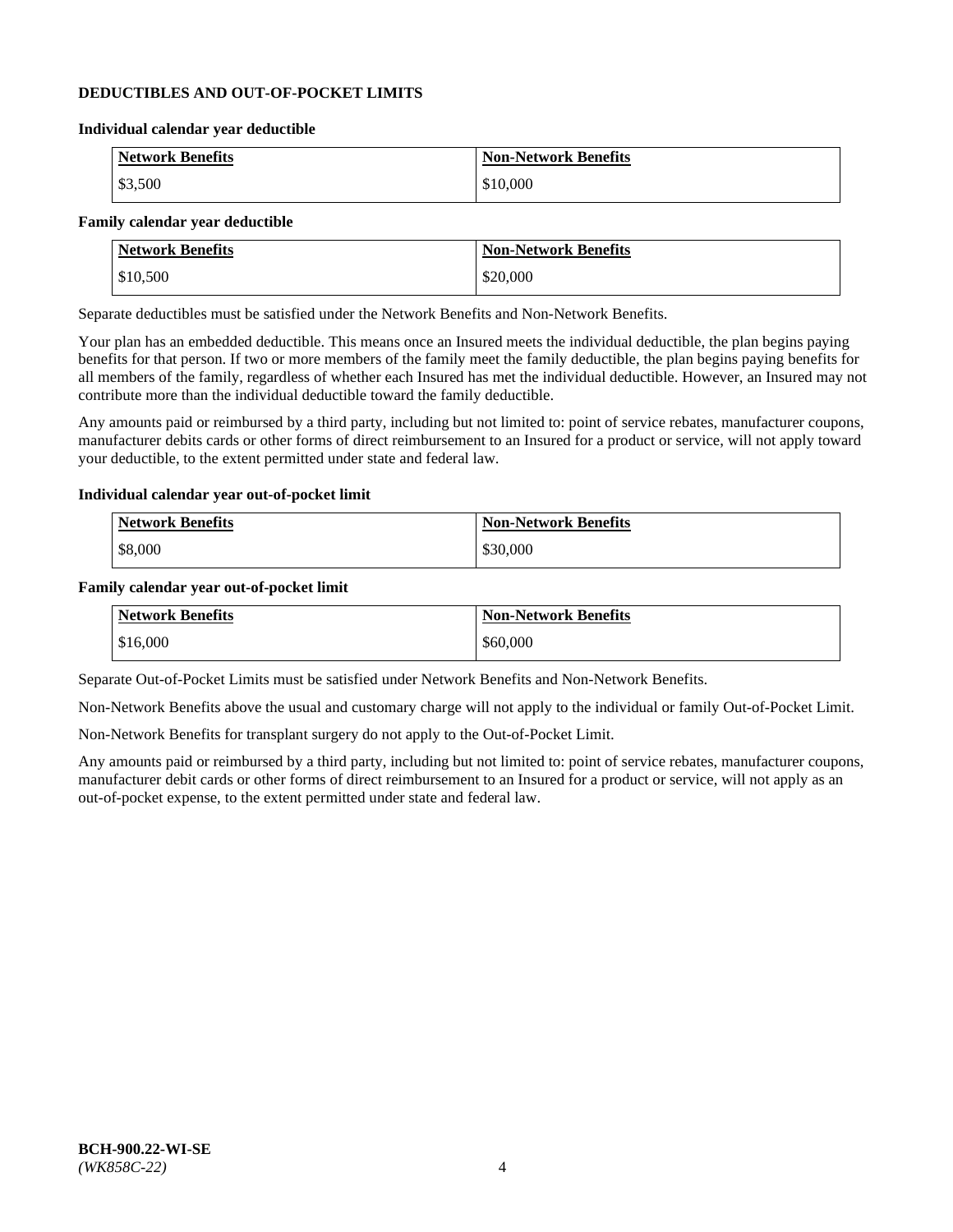# **AMBULANCE AND MEDICAL TRANSPORTATION**

#### **Covered Services:**

We cover ambulance and medical transportation for medical emergencies.

We also cover medically necessary, non-emergency transportation if it meets our medical coverage criteria. Covered services and supplies are based on established medical policies, which are subject to periodic review and modification by the medical directors. These medical policies (medical coverage criteria) and applicable prior authorization requirements are available by calling Member Services, or logging on to your "*my*HealthPartners" account a[t healthpartners.com.](https://www.healthpartners.com/hp/index.html)

| <b>Network Benefits</b>      | <b>Non-Network Benefits</b> |
|------------------------------|-----------------------------|
| 70% of the charges incurred. | See Network Benefits.       |

#### **Not Covered:**

See "Services Not Covered" in the Certificate.

# **AUTISM SERVICES**

## **Covered Services:**

We cover prior authorized evidence-based intensive-level and nonintensive-level treatment of autism spectrum disorders (autism disorder, Asperger's syndrome or pervasive development disorder not otherwise specified).

Covered services are based on established medical policies, which are subject to periodic review and modification by the medical directors. These medical policies (medical coverage criteria) are available by calling Member Services, or logging on to your "*my*HealthPartners" account at [healthpartners.com.](https://www.healthpartners.com/hp/index.html)

Your network provider will coordinate the prior authorization process for any autism treatment services. You may call Member Services at 952-883-5000 or toll-free at 800-883-2177 if you have any questions or concerns regarding the authorization process.

Please call Member Services at 952-883-5000 or toll-free at 800-883-2177 to request authorization for autism treatment services from a non-network provider.

**Intensive-level services** for children diagnosed with autism spectrum disorders. Intensive-level services must begin on or after 2 years of age and end before 9 years of age. Intensive-level services, on average, are services provided for more than 20 hours of treatment per week. (The average number of hours a week is calculated over a six-month period.)

| Network Benefits                         | <b>Non-Network Benefits</b>              |
|------------------------------------------|------------------------------------------|
| 70% of the charges incurred.             | 50% of the charges incurred.             |
| Limited to 240 visits per calendar year. | Limited to 240 visits per calendar year. |

The maximum number of visits is combined for Network Benefits and Non-Network Benefits. Visit limits are based on the minimum coverage amounts available at the time of publication. Additional visits may be available if required due to revised minimum coverage amounts being issued by the Office of the Commissioner of Insurance. See our medical coverage criteria for current visit limits.

#### **Intensive-level services lifetime maximum benefit**

| Network Benefits                                                     | <b>Non-Network Benefits</b>                                          |
|----------------------------------------------------------------------|----------------------------------------------------------------------|
| 4 years of cumulative services under this plan or any<br>other plan. | 4 years of cumulative services under this plan or any<br>other plan. |

The Lifetime Maximum Benefit is combined for Network Benefits and Non-Network Benefits.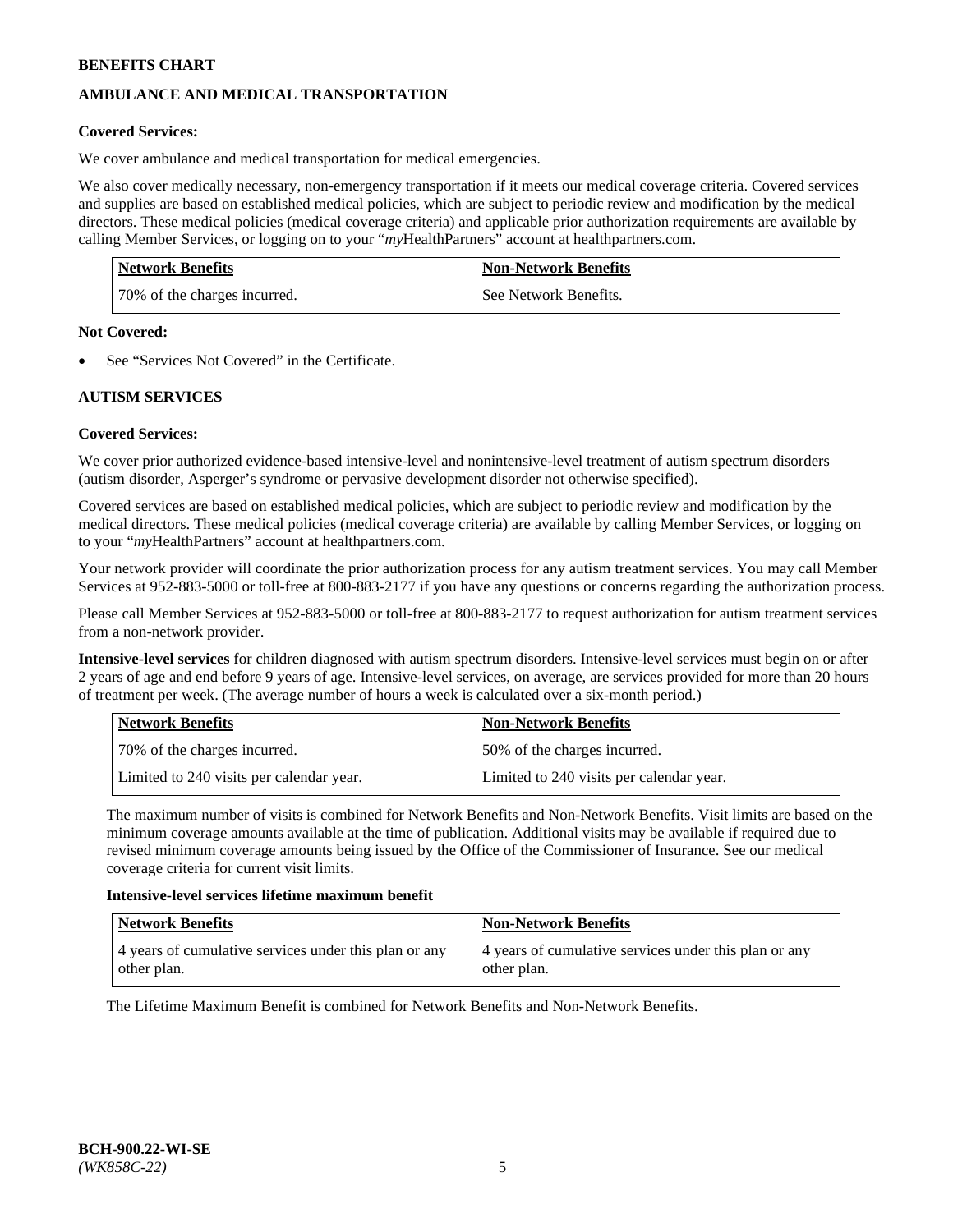**Nonintensive-level services** for Insureds diagnosed with autism spectrum disorders

| Network Benefits                         | <b>Non-Network Benefits</b>              |
|------------------------------------------|------------------------------------------|
| 70% of the charges incurred.             | 50% of the charges incurred.             |
| Limited to 120 visits per calendar year. | Limited to 120 visits per calendar year. |

The maximum number of visits is combined for Network Benefits and Non-Network Benefits. Visit limits are based on the minimum coverage amounts available at the time of publication. Additional visits may be available if required due to revised minimum coverage amounts being issued by the Office of the Commissioner of Insurance. See our medical coverage criteria for current visit limits.

## **Not Covered:**

See "Services Not Covered" in the Certificate.

# **BEHAVIORAL HEALTH SERVICES**

#### **Covered Services:**

Covered services are based on established medical policies, which are subject to periodic review and modification by the medical directors. These medical policies (medical coverage criteria) are available by calling Member Services, or logging on to your "*my*HealthPartners" account at [healthpartners.com.](https://www.healthpartners.com/hp/index.html)

**Transitional treatment services:** These are services for the treatment of nervous or mental disorders and substance use disorders which are provided to an Insured in a less restrictive manner than are inpatient hospital services but in a more intensive manner than are outpatient services. Transitional treatment services are services offered by a provider, and certified by the Wisconsin Department of Health Services for each of the following (except the last bulleted item):

- Mental health services for covered adults in a day treatment program.
- Mental health services for covered children in a day hospital treatment program.
- Services for persons with chronic mental illness provided through a community support program.
- Residential treatment programs for covered persons with substance use disorder.
- Substance use disorder services in a day treatment program.
- Services for persons who are experiencing a mental health crisis or who are in a situation likely to turn into a mental health crisis if support is not provided.
- Intensive outpatient programs for the treatment of psychoactive substance use disorders provided in accordance with the patient placement criteria of the American Society of Addiction Medicine.

## **Mental health services**

We cover services for mental health diagnoses as described in the Diagnostic and Statistical Manual of Mental Disorders – Fifth Edition (DSM 5) (most recent edition).

We provide coverage for mental health treatment ordered by a Wisconsin court under a valid court order that is issued on the basis of a behavioral care evaluation performed by a licensed psychiatrist or doctoral level licensed psychologist, which includes a diagnosis and an individual treatment plan for care in the most appropriate, least restrictive environment. We must be given a copy of the court order and the behavioral care evaluation, and the service must be a covered benefit under this plan, and the service must be provided by a network provider, or other provider as required by law.

**Outpatient services:** We cover medically necessary outpatient professional mental health services for evaluation, crisis intervention, and treatment of mental health disorders.

A comprehensive diagnostic assessment will be used as the basis for a determination by a mental health professional, concerning the appropriate treatment and the extent of services required.

Outpatient services we cover for a diagnosed mental health condition include the following:

- Individual, group, family and multi-family therapy.
- Medication management provided by a physician, certified nurse practitioner, or physician's assistant.
- Psychological testing services for the purposes of determining the differential diagnoses and treatment planning for patients currently receiving behavioral health services.
- Partial hospitalization services in a licensed hospital or community mental health center.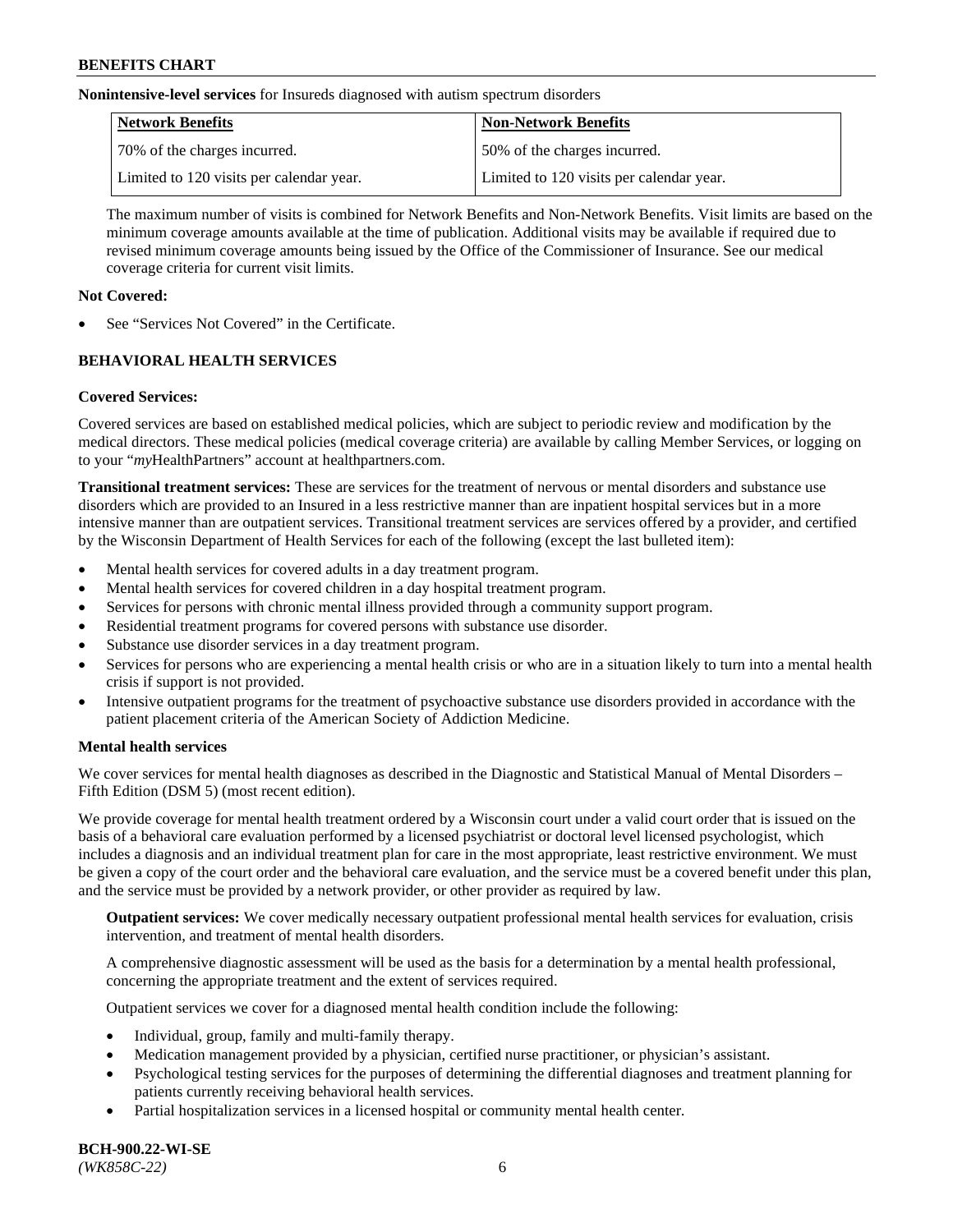- Psychotherapy and nursing services provided in the home if authorized by us.
- Treatment for gender dysphoria.

| <b>Network Benefits</b>                                                                                                                                                                                                                                                                   | <b>Non-Network Benefits</b>  |
|-------------------------------------------------------------------------------------------------------------------------------------------------------------------------------------------------------------------------------------------------------------------------------------------|------------------------------|
| 70% of the charges incurred.                                                                                                                                                                                                                                                              | 50% of the charges incurred. |
| <b>First three visits</b>                                                                                                                                                                                                                                                                 |                              |
| The first three mental health and substance use disorder<br>treatment visits, urgent care visits, office visits,<br>convenience clinic visits, telephone visits and E-visits<br>(other than Virtuwell) combined in a calendar year are<br>covered at 100%, not subject to the deductible. |                              |
| Physician services are included; however, charges for<br>day treatment services, group visits, office procedures,<br>laboratory, radiology and other ancillary services are<br>not included and will be subject to the deductible and<br>coinsurance and/or copayment.                    |                              |

## **Group therapy**

| Network Benefits             | <b>Non-Network Benefits</b>  |
|------------------------------|------------------------------|
| 70% of the charges incurred. | 50% of the charges incurred. |

#### **Inpatient services, including mental health residential treatment services:** We cover the following:

- Medically necessary inpatient services in a hospital and professional services for treatment of mental health disorders. Medical stabilization is covered under inpatient hospital services in the "Hospital and Skilled Nursing Facility Services" section.
- Medically necessary mental health residential treatment services. This care must be authorized by us and provided by a hospital or residential behavioral health treatment facility licensed by the local state or Department of Health and Human Services. Services not covered under this benefit include halfway houses, group homes, extended care facilities, shelter services, correctional services, detention services, transitional services, group residential services, foster care services and wilderness programs.

| Network Benefits             | <b>Non-Network Benefits</b>  |
|------------------------------|------------------------------|
| 70% of the charges incurred. | 50% of the charges incurred. |

**Transitional treatment services:** We cover transitional treatment services described above for treatment of mental and nervous disorders.

| Network Benefits             | Non-Network Benefits         |
|------------------------------|------------------------------|
| 70% of the charges incurred. | 50% of the charges incurred. |

#### **Substance use disorder treatment services**

We cover medically necessary services for assessments by a licensed alcohol and drug counselor and treatment of substance use disorders as defined in the latest edition of the DSM 5.

**Outpatient services:** We cover medically necessary outpatient professional services for diagnosis and treatment of substance use disorders. Substance use disorder treatment services must be provided by a program licensed by the local Department of Health Services.Outpatient services we cover for a diagnosed substance use disorder include the following: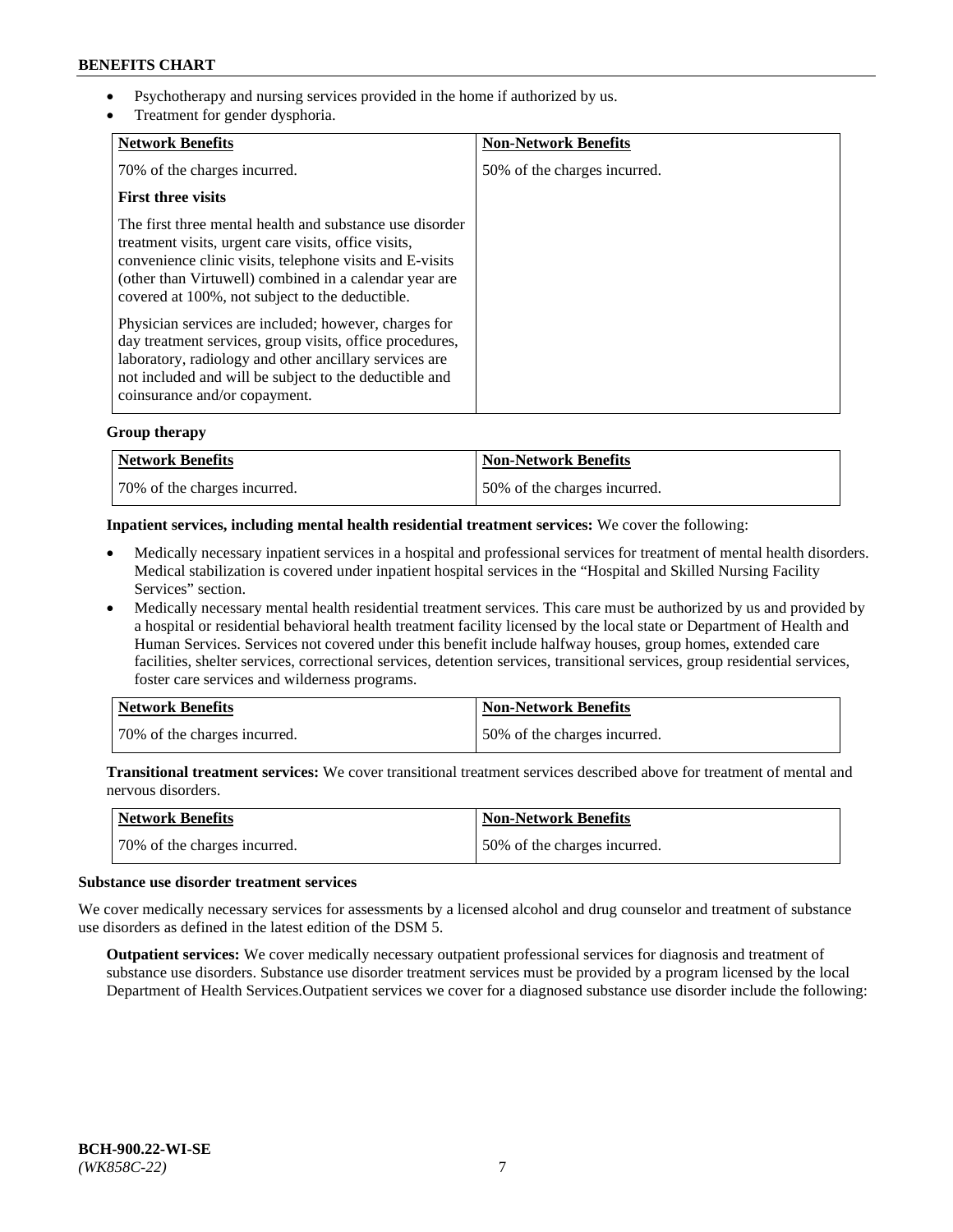- Individual, group, family, and multi-family therapy provided in an office setting.
- Opiate replacement therapy including methadone and buprenorphine treatment.

| <b>Network Benefits</b>                                                                                                                                                                                                                                                                   | <b>Non-Network Benefits</b>  |
|-------------------------------------------------------------------------------------------------------------------------------------------------------------------------------------------------------------------------------------------------------------------------------------------|------------------------------|
| 70% of the charges incurred.                                                                                                                                                                                                                                                              | 50% of the charges incurred. |
| <b>First three visits</b>                                                                                                                                                                                                                                                                 |                              |
| The first three mental health and substance use disorder<br>treatment visits, urgent care visits, office visits,<br>convenience clinic visits, telephone visits and E-visits<br>(other than Virtuwell) combined in a calendar year are<br>covered at 100%, not subject to the deductible. |                              |
| Physician services are included; however, charges for<br>day treatment services, group visits, office procedures,<br>laboratory, radiology and other ancillary services are<br>not included and will be subject to the deductible and<br>coinsurance and/or copayment.                    |                              |

**Inpatient services:** We cover the following:

- Medically necessary inpatient services in a hospital or a licensed residential primary treatment center.
- Services provided in a hospital that is licensed by the local state and accredited by Medicare.
- Detoxification services in a hospital or community detoxification facility if it is licensed by the local Department of Health Services.

| <b>Network Benefits</b>      | <b>Non-Network Benefits</b>  |
|------------------------------|------------------------------|
| 70% of the charges incurred. | 50% of the charges incurred. |

**Transitional treatment services:** We cover transitional treatment services described above for treatment of substance use disorders.

| Network Benefits             | <b>Non-Network Benefits</b>  |
|------------------------------|------------------------------|
| 70% of the charges incurred. | 50% of the charges incurred. |

**Out-of-area services for Wisconsin students:** If a dependent child is a student in a school located in Wisconsin, but outside of our service area, we cover mental health and substance use disorder services as required under Wisconsin Statute 609.655.

- The student may have a clinical assessment from a local, non-network mental health or substance use disorder treatment provider at the network benefit level when prior authorized by us.
- If outpatient services are recommended in the clinical assessment, five outpatient visits from a non-network provider will be covered at the network benefit level.
- Our Medical Director will determine the need for continuing treatment by the non-network provider; additional visits may be approved.
- Coverage for the outpatient services will not be provided if the recommended treatment would keep the student from attending school on a regular basis or if the student is no longer attending the school full-time.

This benefit is subject to the limitations shown in this "Behavioral Health Services" section.

| Network Benefits             | Non-Network Benefits |
|------------------------------|----------------------|
| 70% of the charges incurred. | Not applicable.      |

A dependent child enrolled in a school outside of the state of Wisconsin is not eligible for this benefit.

## **Not Covered:**

See "Services Not Covered" in the Certificate.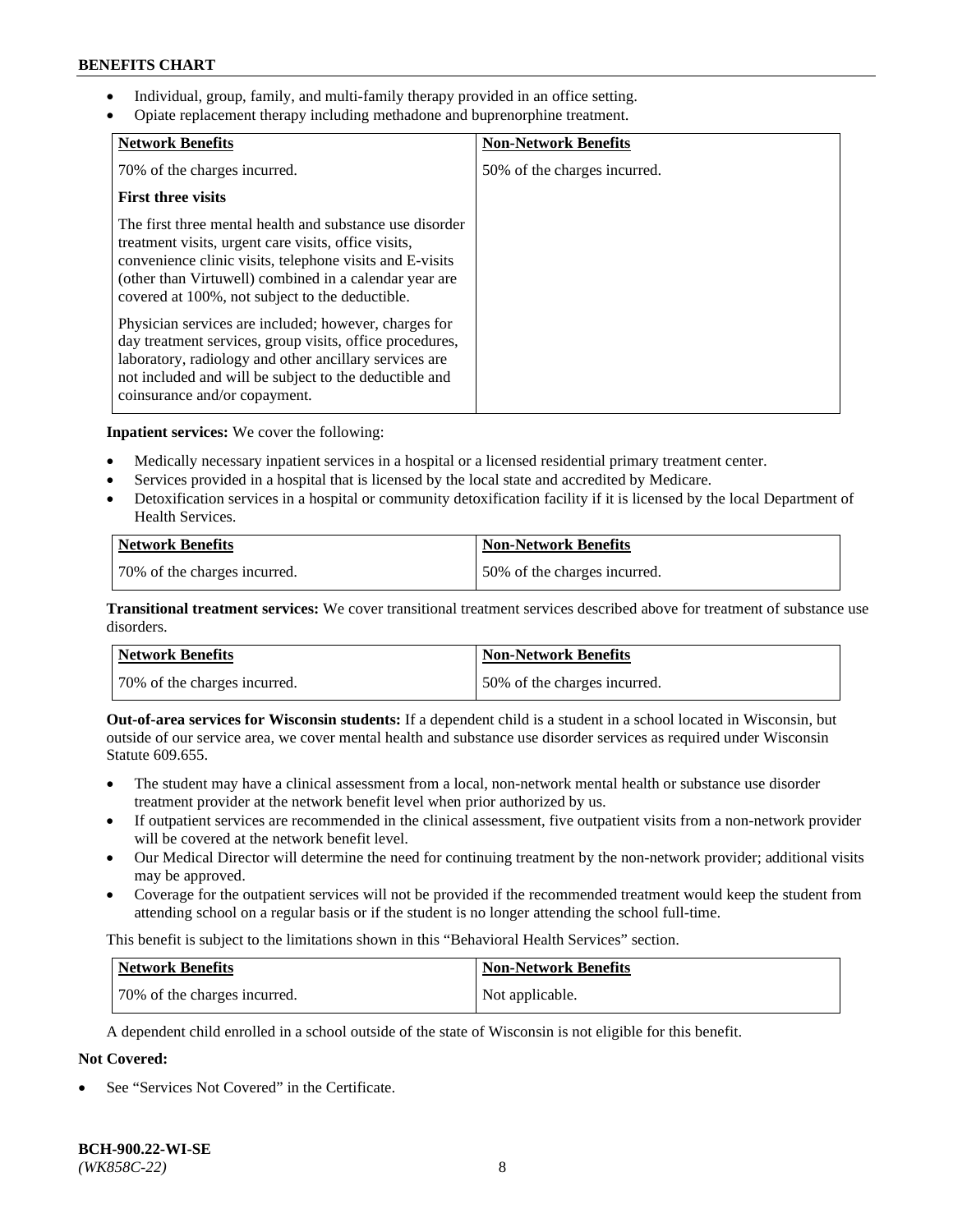# **CHIROPRACTIC SERVICES**

#### **Covered Services:**

We cover chiropractic services for rehabilitative care. Chiropractic services are adjustments to any abnormal articulations of the human body, especially those of the spinal column, for the purpose of giving freedom of action to impinged nerves that may cause pain or deranged function.

Massage therapy which is performed in conjunction with other treatment/modalities by a chiropractor, is part of a prescribed treatment plan and is not billed separately is covered.

| <b>Network Benefits</b>      | Non-Network Benefits         |
|------------------------------|------------------------------|
| 70% of the charges incurred. | 50% of the charges incurred. |

#### **Not Covered:**

- Massage therapy for the purpose of comfort or convenience of the Insured.
- See "Services Not Covered" in the Certificate.

# **CLINICAL TRIALS**

## **Covered Services:**

We cover certain routine services if you participate in a Phase I, Phase II, Phase III or Phase IV approved clinical trial that is conducted in relation to the prevention, detection, or treatment of cancer or other life-threatening disease or condition as defined in the Affordable Care Act. Approved clinical trials include (1) federally funded trials when the study or investigation is approved or funded by any of the federal agencies defined in the Public Health Services Act, section 2709 (d) (1) (A); (2) the study or investigation is conducted under an investigational new drug application reviewed by the Food and Drug Administration; and (3) the study or investigation is a drug trial that is exempt from having such an investigational new drug application. We cover routine patient costs for services that would be eligible under the Certificate and this Benefits Chart if the service were provided outside of a clinical trial.

| <b>Network Benefits</b>                                 | <b>Non-Network Benefits</b>                           |
|---------------------------------------------------------|-------------------------------------------------------|
| Coverage level is same as corresponding Network         | Coverage level is same as corresponding               |
| Benefits, depending on type of service provided such as | Non-Network Benefits, depending on type of service    |
| Office Visits for Illness or Injury, Inpatient or       | provided such as Office Visits for Illness or Injury, |
| <b>Outpatient Hospital Services.</b>                    | Inpatient or Outpatient Hospital Services.            |

## **Not Covered:**

- The investigative or experimental item, device or service itself.
- Items or services that are provided solely to satisfy data collection and analysis needs and that are not used in the direct clinical management of the patient.
- A service that is clearly inconsistent with widely accepted and established standards of care for a particular diagnosis.
- See "Services Not Covered" in the Certificate.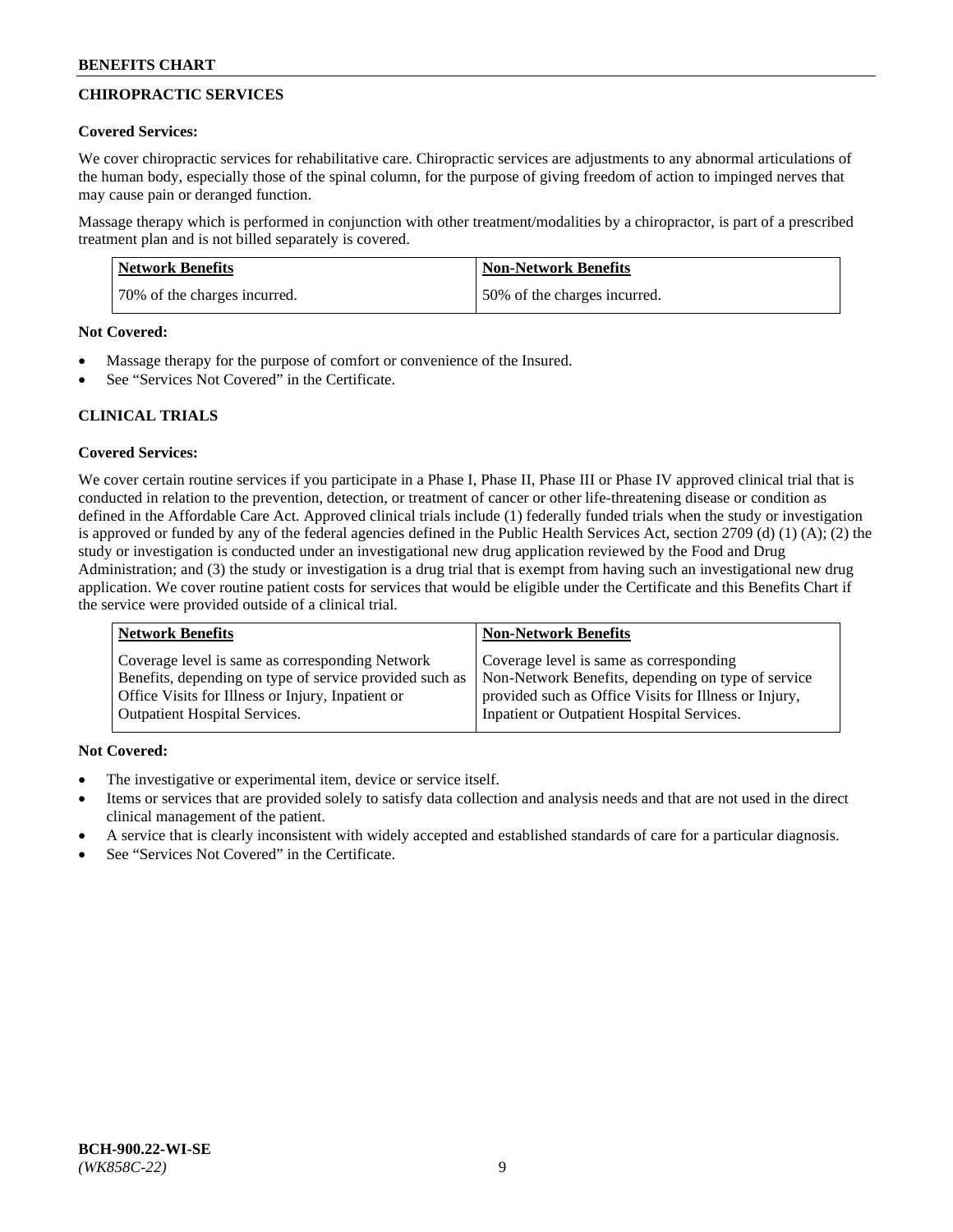# **DENTAL SERVICES**

## **Covered Services:**

We cover services as described below.

**Accidental dental services:** We cover dentally necessary services to treat and restore damage done to sound, natural, unrestored teeth as a result of an accidental injury. Coverage is for damage caused by external trauma to face and mouth only, not for cracked or broken teeth, which result from biting or chewing. We cover restorations, root canals, crowns and replacement of teeth lost that are directly related to the accident in which the Insured was involved. We cover initial exam, x-rays and palliative treatment including extractions, and other oral surgical procedures directly related to the accident. Subsequent treatment must be initiated within the specified time-frame and must be directly related to the accident. We do not cover restoration and replacement of teeth that are not "sound and natural" at the time of the accident.

Full mouth rehabilitations to correct occlusion (bite) and malocclusion (misaligned teeth not due to the accident) are not covered.

When an implant-supported dental prosthetic treatment is pursued, the accidental dental benefit will be applied to the prosthetic procedure. Benefits are limited to the amount that would be paid toward the placement of a removable dental prosthetic appliance that could be used in the absence of implant treatment. Care must be provided or pre-authorized by a HealthPartners dentist.

| <b>Network Benefits</b>       | <b>Non-Network Benefits</b>  |
|-------------------------------|------------------------------|
| 170% of the charges incurred. | 50% of the charges incurred. |

For all accidental dental services, treatment and/or restoration must be initiated within six months of the date of the injury. Coverage is limited to the initial course of treatment and/or initial restoration. Services must be provided within 24 months of the date of injury to be covered.

#### **Medical referral dental services**

**Medically necessary outpatient dental services:** We cover medically necessary outpatient dental services. Coverage is limited to dental services required for treatment of an underlying medical condition, e.g., removal of teeth to complete radiation treatment for cancer of the jaw, cysts and lesions.

| Network Benefits             | <b>Non-Network Benefits</b>  |
|------------------------------|------------------------------|
| 70% of the charges incurred. | 50% of the charges incurred. |

**Medically necessary hospitalization and anesthesia for dental care:** We cover medically necessary hospitalization for dental care. This is limited to charges incurred by an Insured who: (1) is a child under age  $5$ ; (2) is severely disabled; (3) has a medical condition, and requires hospitalization or general anesthesia for dental care treatment; or (4) is a child between ages 5 and 12 and care in dental offices has been attempted unsuccessfully and usual methods of behavior modification have not been successful, or when extensive amounts of restorative care, exceeding four appointments, are required. Coverage is limited to facility and anesthesia charges. Oral surgeon/dentist professional fees are not covered. The following are examples, though not all-inclusive, of medical conditions which may require hospitalization for dental services: severe asthma, severe airway obstruction or hemophilia. Hospitalization required due to the behavior of the Insured or due to the extent of the dental procedure is not covered.

| Network Benefits             | <b>Non-Network Benefits</b>  |
|------------------------------|------------------------------|
| 70% of the charges incurred. | 50% of the charges incurred. |

**Medical complications of dental care:** We cover medical complications of dental care. Treatment must be medically necessary care and related to medical complications of non-covered dental care, including complications of the head, neck, or substructures.

| Network Benefits             | <b>Non-Network Benefits</b>  |
|------------------------------|------------------------------|
| 70% of the charges incurred. | 50% of the charges incurred. |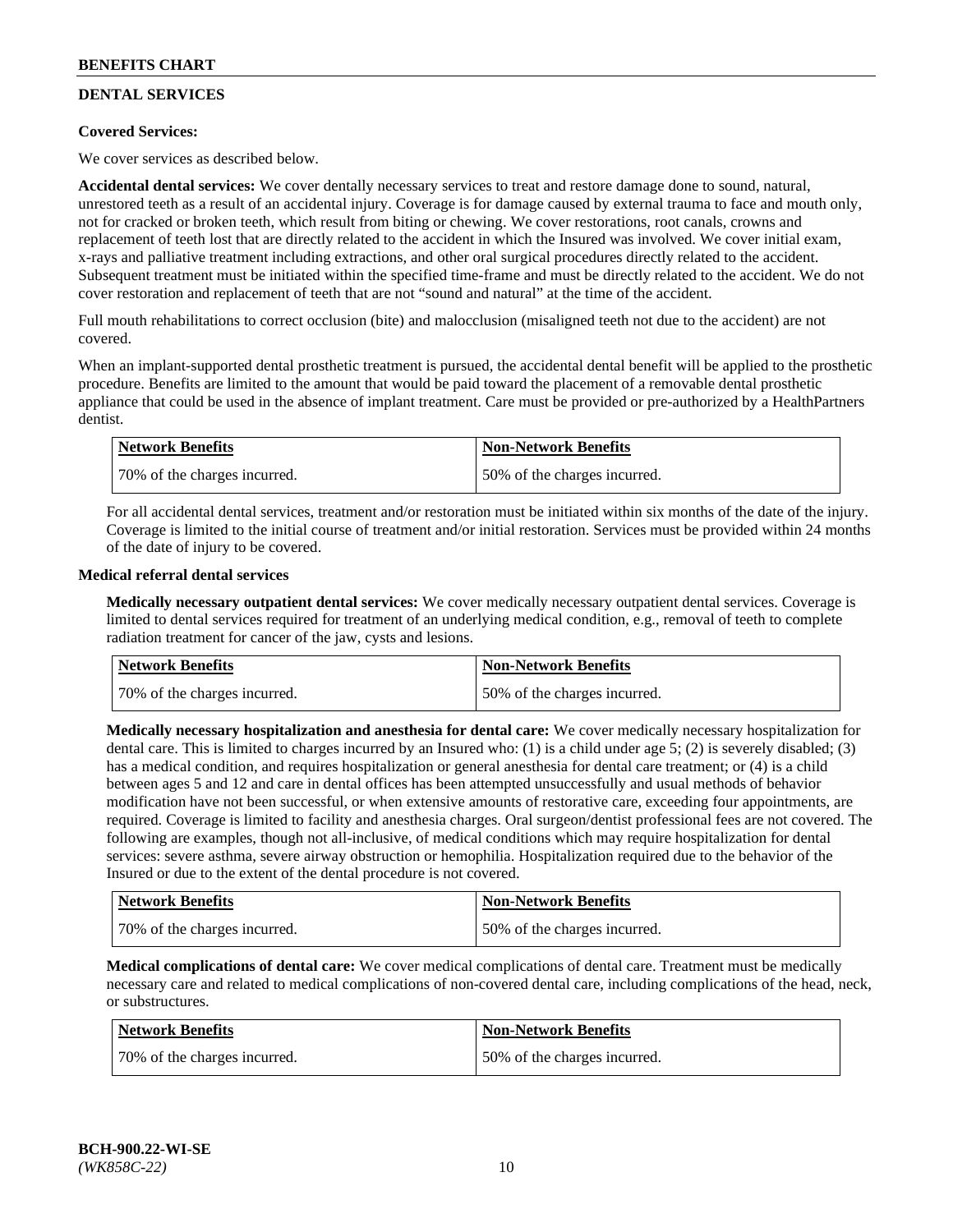**Oral surgery:** We cover oral surgery. Coverage is limited to treatment of medical conditions requiring oral surgery, such as treatment of oral neoplasm, non-dental cysts, fracture of the jaws, trauma of the mouth and jaws, and any other oral surgery procedures provided as medically necessary dental services.

| <b>Network Benefits</b>       | <b>Non-Network Benefits</b>  |
|-------------------------------|------------------------------|
| 170% of the charges incurred. | 50% of the charges incurred. |

**Treatment of cleft lip and cleft palate:** We cover treatment of cleft lip and cleft palate of a dependent child, including orthodontic treatment and oral surgery directly related to the cleft. Dental services which are not required for the treatment of cleft lip or cleft palate are not covered. If a dependent child covered under the Certificate and Benefits Chart is also covered under a dental plan which includes orthodontic services, that dental plan shall be considered primary for the necessary orthodontic services. Oral appliances are subject to the same copayment, conditions and limitations as durable medical equipment.

| <b>Network Benefits</b>                               | <b>Non-Network Benefits</b>                            |
|-------------------------------------------------------|--------------------------------------------------------|
| Coverage level is same as corresponding Network       | Coverage level is same as corresponding                |
| Benefits, depending on type of service provided, such | Non-Network Benefits, depending on type of service     |
| as Office Visits for Illness or Injury, Inpatient or  | provided, such as Office Visits for Illness or Injury, |
| <b>Outpatient Hospital Services.</b>                  | Inpatient or Outpatient Hospital Services.             |

**Treatment of temporomandibular disorder (TMD) and craniomandibular disorder (CMD):** We cover diagnostic procedures, surgical treatment and non-surgical treatment (including intraoral splint therapy devices) for temporomandibular disorder (TMD) and craniomandibular disorder (CMD), which is medically necessary care. Dental services which are not required to directly treat TMD or CMD are not covered.

| <b>Network Benefits</b>      | <b>Non-Network Benefits</b>  |
|------------------------------|------------------------------|
| 70% of the charges incurred. | 50% of the charges incurred. |

#### **Not Covered:**

- Dental treatment, procedures or services not listed in this Benefits Chart.
- Accident-related dental services if treatment is: (1) provided to teeth which are not sound and natural; (2) to teeth which have been restored; (3) initiated beyond six months from the date of the injury; (4) received beyond the initial treatment or restoration; or (5) received beyond 24 months from the date of injury.
- Oral surgery to remove wisdom teeth.
- Orthognathic treatment or procedures and all related services.
- See "Services Not Covered" in the Certificate.

# **DIABETES AND HYPERTENSION DISEASE MANAGEMENT PROGRAM**

#### **Covered Services:**

If you meet criteria for coverage, you may qualify for the Diabetes and/or Hypertension Disease Management Program.

The program covers group health coaching which focuses on weight loss, exercise, behavior modification and health education through Omada Health.

| <b>Network Benefits</b>                                     | <b>Non-Network Benefits</b> |
|-------------------------------------------------------------|-----------------------------|
| 100% of the charges incurred.<br>Deductible does not apply. | Not applicable.             |

#### **Not Covered:**

See "Services Not Covered" in the Certificate.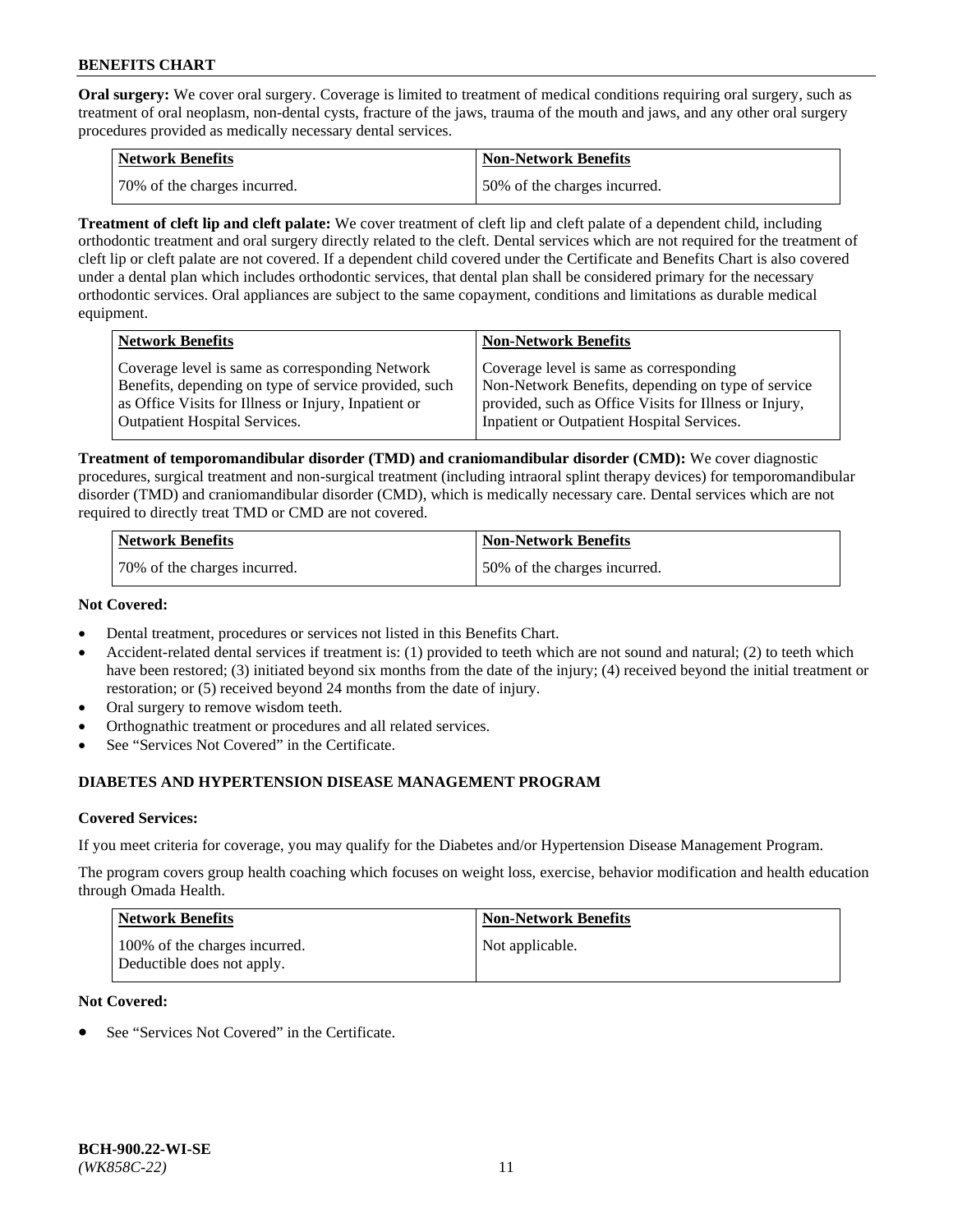# **DIABETIC EQUIPMENT AND SUPPLIES**

#### **Covered Services:**

We cover physician prescribed medically appropriate and necessary drugs and supplies used in the management and treatment of diabetes for Insureds with gestational, Type I or Type II diabetes including durable diabetic equipment and disposable supplies, as described below.

Certain items are only covered if your condition meets our coverage criteria and obtained through an authorized vendor. For more information on what we cover and any prior authorization requirements, call Member Services or log on to your "*my*HealthPartners" account at [healthpartners.com.](http://www.healthpartners.com/)

Insulin and medications for diabetes are covered as outpatient drugs under the "Prescription Drug Services" section.

**Pumps and pump supplies.** These include diabetic insulin pumps, diabetic infusion pumps and infusion pump supplies such as infusion sets, tubing, connectors and syringe reservoirs.

| <b>Network Benefits</b>                                                                     | <b>Non-Network Benefits</b>  |
|---------------------------------------------------------------------------------------------|------------------------------|
| Pumps received at a pharmacy:<br>70% of the charges incurred.<br>Deductible does not apply. | 50% of the charges incurred. |
| Pumps received from a non-pharmacy<br>approved vendor:<br>70% of the charges incurred.      |                              |

#### **All other durable equipment and diabetic supplies**

Durable Diabetic Equipment and Supplies. These include continuous glucose monitoring system (CGMS), transmitter, sensors and receivers, diabetic blood glucose monitors and control/calibrating solutions (for checking accuracy or testing equipment and test strips).

Disposable Diabetic Supplies. These are one-time use supplies, including syringes, lancets, lancet devices, blood and urine ketone test strips, and needles.

Certain diabetic supplies and equipment must be purchased at a pharmacy.

| <b>Network Benefits</b>                                                                                              | <b>Non-Network Benefits</b>  |
|----------------------------------------------------------------------------------------------------------------------|------------------------------|
| If received through a pharmacy:<br>70% of the charges incurred.<br>Deductible does not apply.                        | 50% of the charges incurred. |
| If received through a non-pharmacy provider:<br>70% of the charges incurred if purchased from an<br>approved vendor. |                              |

#### **Limitations:**

- No more than a 93-day supply of diabetic supplies are covered and dispensed at a time.
- We require that certain diabetic supplies and equipment be purchased at a pharmacy.
- Diabetic supplies and equipment are limited to certain models and brands.
- Durable medical equipment and supplies must be obtained from or repaired by approved vendors.
- Covered services and supplies are based on established medical policies which are subject to periodic review and modification by the medical directors. Our coverage policy for diabetic supplies includes information on our required models and brands. These medical policies (medical coverage criteria) are available by calling Member Services, or logging on to your "myHealthPartners" account at [healthpartners.com.](http://www.healthpartners.com/)

#### **Not Covered:**

- Replacement or repair of any covered items, if the items are (i) damaged or destroyed by misuse, abuse or carelessness, (ii) lost; or (iii) stolen.
- Duplicate or similar items.
- Labor and related charges for repair of any covered items which are more than the cost of replacement by an approved vendor.

**BCH-900.22-WI-SE**  *(WK858C-22)* 12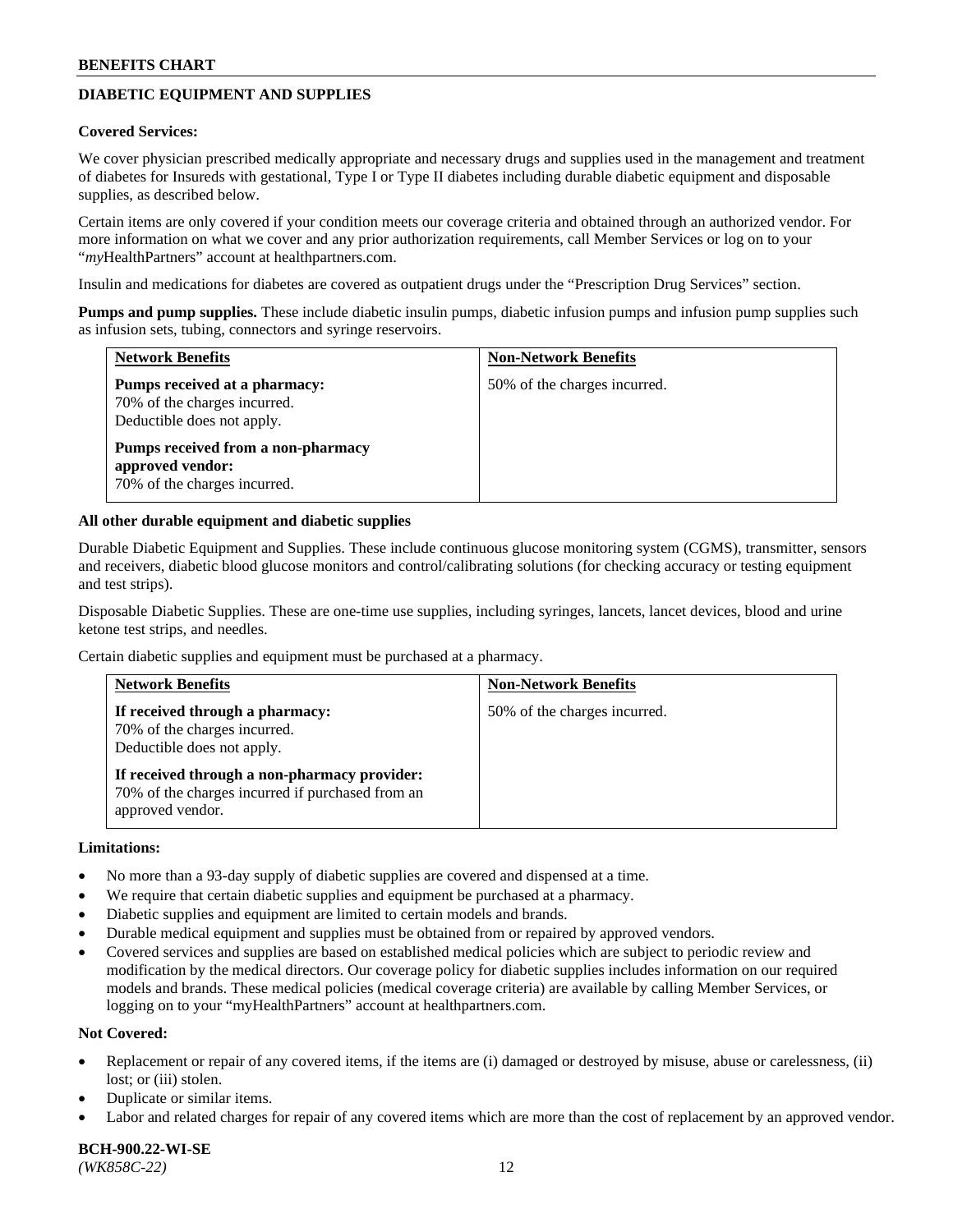- Batteries for monitors and equipment.
- Sales tax, mailing, delivery charges, service call charges.
- See "Services Not Covered" in the Certificate.

# **DIAGNOSTIC IMAGING SERVICES**

#### **Covered Services:**

We cover diagnostic imaging, when ordered by a provider and provided in a clinic or outpatient hospital facility.

For Network Benefits, non-emergent, scheduled outpatient Magnetic Resonance Imaging (MRI) and Computed Tomography (CT) must be provided at a designated facility. Your physician or facility will obtain or verify prior authorization for these services, as needed.

We cover services provided in a clinic or outpatient hospital facility. To see the benefit level for inpatient hospital or skilled nursing facility services, see benefits under "Inpatient Hospital and Skilled Nursing Facility Services".

#### **Outpatient magnetic resonance imaging (MRI) and computed tomography (CT)**

| <b>Network Benefits</b>      | <b>Non-Network Benefits</b>  |
|------------------------------|------------------------------|
| 70% of the charges incurred. | 50% of the charges incurred. |

#### **All other outpatient diagnostic imaging services**

#### **Services for illness or injury**

| Network Benefits             | <b>Non-Network Benefits</b>  |
|------------------------------|------------------------------|
| 70% of the charges incurred. | 50% of the charges incurred. |

#### **Preventive services (MRI/CT procedures are not considered preventive)**

Diagnostic imaging services associated with preventive services are covered at the benefit level shown in the "Preventive Services" section of this Benefits Chart.

#### **Not Covered:**

See "Services Not Covered" in the Certificate.

# **DURABLE MEDICAL EQUIPMENT, PROSTHETICS, ORTHOTICS AND SUPPLIES**

#### **Covered Services:**

We cover equipment and services, as described below.

We cover durable medical equipment and services, prosthetics, orthotics and supplies, subject to the limitations below, including certain disposable supplies and enteral feedings.

We cover external hearing aids, cochlear implants, and related treatment prescribed by a physician or by a licensed audiologist for Insureds under 18 years of age who have hearing loss.

We also cover basic hearing aids for Insureds age 18 or older for the correction of a hearing impairment.

Osseointegrated or bone-anchored hearing aids are only covered for Insureds who have hearing loss that is not correctable by any other procedure.

Hearing aids are limited to one basic, standard hearing aid for each ear every three years.

A basic hearing aid is defined as a hearing device that consists of a microphone, amplifier, volume control, battery and receiver, which is up to date using the latest technology. It does not include upgrades above and beyond the functionality of a basic hearing aid, including, but not limited to, hearing improvements for group settings, background noise, Bluetooth/remote control functionality, or extended warranties. Charges for upgrades above the cost of a basic, standard hearing aid are not covered.

Diabetic equipment and supplies are covered under the "Diabetic Equipment and Supplies" section.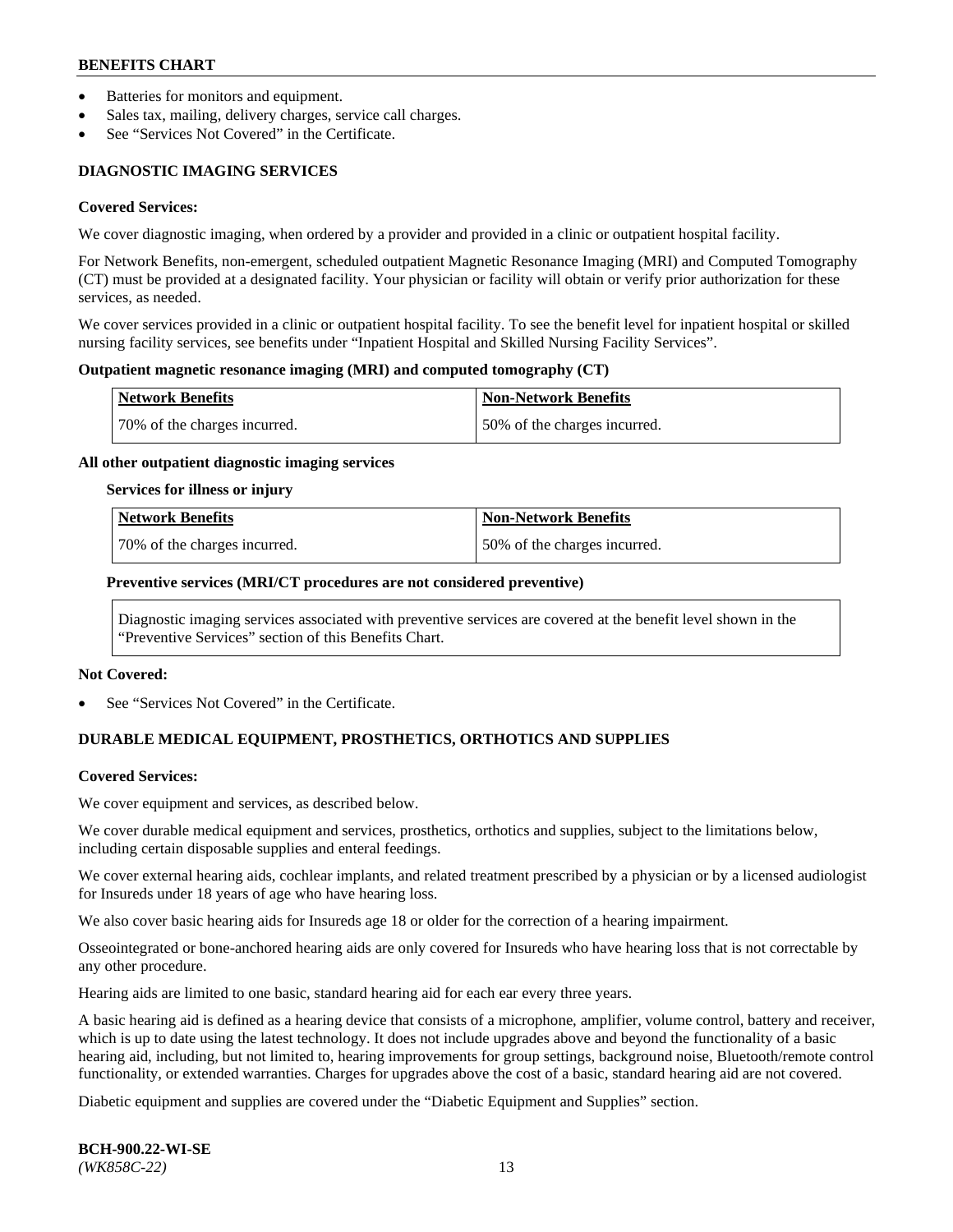#### **Special dietary treatment for phenylketonuria (PKU) if it meets our medical coverage criteria**

| Network Benefits                                           | <b>Non-Network Benefits</b>  |
|------------------------------------------------------------|------------------------------|
| 70% of the charges incurred.<br>Deductible does not apply. | 50% of the charges incurred. |

## **Oral amino acid based elemental formula if it meets our medical coverage criteria**

| Network Benefits             | <b>Non-Network Benefits</b>  |
|------------------------------|------------------------------|
| 70% of the charges incurred. | 50% of the charges incurred. |

#### **All other durable medical equipment, prosthetics, orthotics and supplies**

| <b>Network Benefits</b>      | <b>Non-Network Benefits</b>  |
|------------------------------|------------------------------|
| 70% of the charges incurred. | 50% of the charges incurred. |

#### **Limitations:**

Coverage of durable medical equipment is limited by the following:

- Payment will not exceed the cost of an alternate piece of equipment or service that is effective and medically necessary.
- For prosthetic benefits, other than oral appliances for cleft lip and cleft palate, payment will not exceed the cost of an alternate piece of equipment or service that is effective, medically necessary and enables Insureds to conduct standard activities of daily living.
- We reserve the right to determine if an item will be approved for rental vs. purchase.
- Durable medical equipment and supplies must be obtained from or repaired by approved vendors.
- Covered services and supplies are based on established medical policies which are subject to periodic review and modification by the medical or dental directors. Our medical policy for diabetic supplies includes information on our required models and brands. These medical policies (medical coverage criteria) are available by calling Member Services, or logging on to your "*my*HealthPartners" account a[t healthpartners.com.](http://www.healthpartners.com/)

## **Not Covered:**

Items which are not eligible for coverage include, but are not limited to:

- Replacement or repair of any covered items, if the items are (i) damaged or destroyed by misuse, abuse or carelessness, (ii) lost; or (iii) stolen.
- Duplicate or similar items.
- Labor and related charges for repair of any covered items which are more than the cost of replacement by an approved vendor.
- Sales tax, mailing, delivery charges, service call charges.
- Items which are primarily educational in nature or for hygiene, vocation, comfort, convenience or recreation.
- Communication aids or devices: equipment to create, replace or augment communication abilities including, but not limited to, speech processors, receivers, communication boards, or computer or electronic assisted communication.
- Implantable and osseointegrated or bone-anchored hearing aids and their fitting, except as specifically described in this Benefits Chart. This exclusion does not apply to cochlear implants.
- Eyeglasses, contact lenses and their fitting, measurement and adjustment, except as specifically described in this Benefits Chart.
- Hair prostheses (wigs).
- Household equipment which primarily has customary uses other than medical, such as, but not limited to, exercise cycles, air purifiers, central or unit air conditioners, water purifiers, non-allergenic pillows, mattresses or waterbeds.
- Household fixtures including, but not limited to, escalators or elevators, ramps, swimming pools and saunas.
- Modifications to the structure of the home including, but not limited to, wiring, plumbing or charges for installation of equipment.
- Vehicle, car or van modifications including, but not limited to, hand brakes, hydraulic lifts and car carrier.
- Rental equipment while owned equipment is being repaired by non-contracted vendors, beyond one month rental of medically necessary equipment.
- Other equipment and supplies, including but not limited to assistive devices, that we determine are not eligible for coverage.
- See "Services Not Covered" in the Certificate.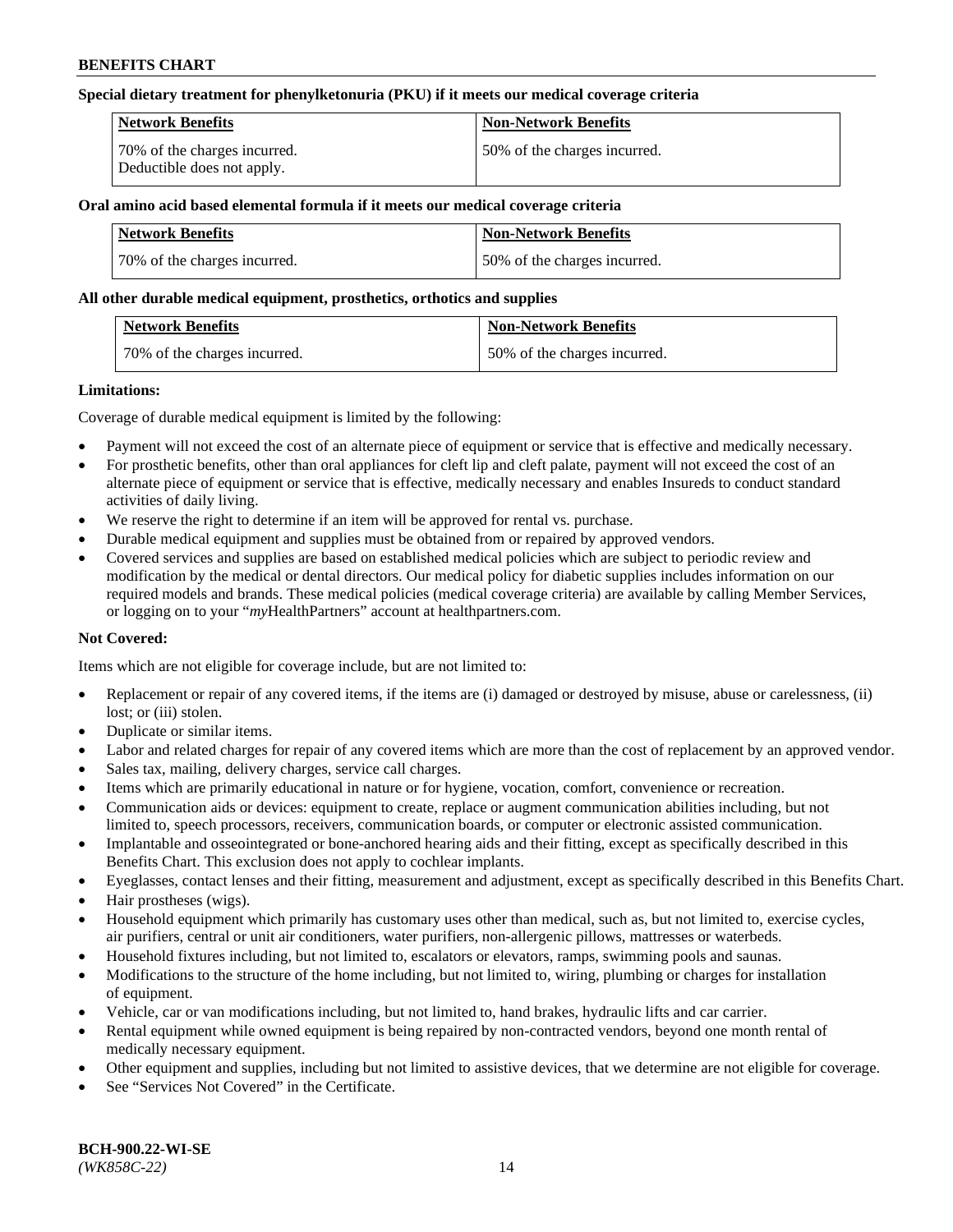# **EMERGENCY AND URGENTLY NEEDED CARE SERVICES**

# **Covered Services:**

We cover services for emergency care and urgently needed care if the services are otherwise eligible for coverage under the Certificate.

**Urgently needed care.** These are services to treat an unforeseen illness or injury that:

- are required in order to prevent a serious deterioration in your health; and
- cannot be delayed until the next available clinic or office hours.

| <b>Network Benefits</b>                                                                                                                                                                                                                                                                   | <b>Non-Network Benefits</b> |
|-------------------------------------------------------------------------------------------------------------------------------------------------------------------------------------------------------------------------------------------------------------------------------------------|-----------------------------|
| 70% of the charges incurred.                                                                                                                                                                                                                                                              | See Network Benefits.       |
| <b>First three visits</b>                                                                                                                                                                                                                                                                 |                             |
| The first three mental health and substance use disorder<br>treatment visits, urgent care visits, office visits,<br>convenience clinic visits, telephone visits and E-visits<br>(other than Virtuwell) combined in a calendar year are<br>covered at 100%, not subject to the deductible. |                             |
| Physician services are included; however, charges for<br>day treatment services, group visits, office procedures,<br>laboratory, radiology and other ancillary services are<br>not included and will be subject to the deductible and<br>coinsurance and/or copayment.                    |                             |

**Emergency care.** These are services to treat:

- the sudden, unexpected onset of illness or injury which, if left untreated or unattended until the next available clinic or office hours, would result in hospitalization; or
- a condition requiring professional health services immediately necessary to preserve life or stabilize health.

Emergency care includes emergency services as defined in Division BB, Title I, Section 102 of the Consolidated Appropriations Act of 2021.

When reviewing claims for coverage of emergency services, our medical director will take into consideration a reasonable layperson's belief that the circumstances required immediate medical care that could not wait until the next working day or next available clinic appointment.

#### **Emergency care in a hospital emergency room, including professional services of a physician**

| <b>Network Benefits</b>      | <b>Non-Network Benefits</b> |
|------------------------------|-----------------------------|
| 70% of the charges incurred. | See Network Benefits.       |

#### **Inpatient emergency care in a hospital**

| <b>Network Benefits</b>      | <b>Non-Network Benefits</b> |
|------------------------------|-----------------------------|
| 70% of the charges incurred. | See Network Benefits.       |

## **Not Covered:**

See "Services Not Covered" in the Certificate.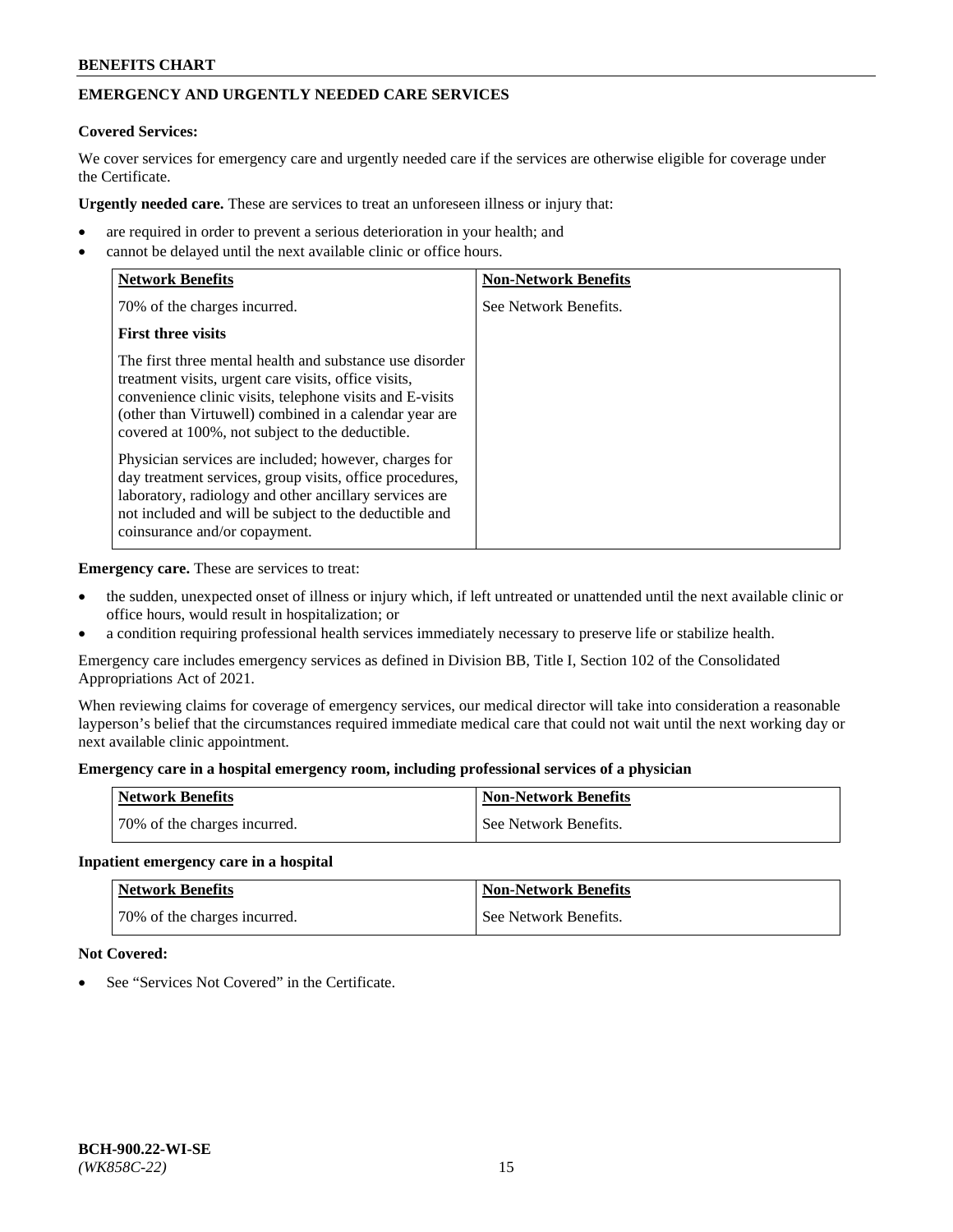# **GENE THERAPY**

## **Covered Services:**

We cover gene therapy treatment if it meets our medical coverage criteria.

| <b>Network Benefits</b>                                                                                                                                                                                 | <b>Non-Network Benefits</b> |
|---------------------------------------------------------------------------------------------------------------------------------------------------------------------------------------------------------|-----------------------------|
| Coverage level is same as corresponding Network<br>Benefits, depending on type of service provided such as<br>Office Visits for Illness or Injury, Inpatient or<br><b>Outpatient Hospital Services.</b> | No coverage.                |

## **Limitations:**

- Gene therapy must be provided by a designated provider.
- Specific types of gene therapy are limited to therapies and conditions specified in our medical coverage criteria.

# **Not Covered:**

See "Services Not Covered" in the Certificate.

# **HEALTH EDUCATION**

## **Covered Services:**

We cover education for preventive services and education for the management of chronic health problems (such as diabetes).

| <b>Network Benefits</b>                                     | <b>Non-Network Benefits</b>  |
|-------------------------------------------------------------|------------------------------|
| 100% of the charges incurred.<br>Deductible does not apply. | 50% of the charges incurred. |

#### **Not Covered:**

See "Services Not Covered" in the Certificate.

## **HOME-BASED COMPREHENSIVE HEALTH RISK ASSESSMENT**

## **Covered Services:**

If you meet our criteria for coverage, you may qualify for our home-based comprehensive health risk assessment program. The program covers a health assessment with a designated nurse practitioner.

| <b>Network Benefits</b>                                     | <b>Non-Network Benefits</b> |
|-------------------------------------------------------------|-----------------------------|
| 100% of the charges incurred.<br>Deductible does not apply. | No coverage.                |

## **Not Covered:**

See "Services Not Covered" in the Certificate.

## **HOME HEALTH SERVICES**

## **Covered Services:**

We cover skilled nursing services, physical therapy, occupational therapy, speech therapy, respiratory therapy and other therapeutic services, non-routine prenatal and postnatal services, routine postnatal well child visits as described in our medical coverage criteria, phototherapy services for newborns, home health aide services and other eligible home health services when provided in your home, if you are homebound (i.e., unable to leave home without considerable effort due to a medical condition). Lack of transportation does not constitute homebound status. For phototherapy services for newborns and high risk prenatal services, supplies and equipment are included.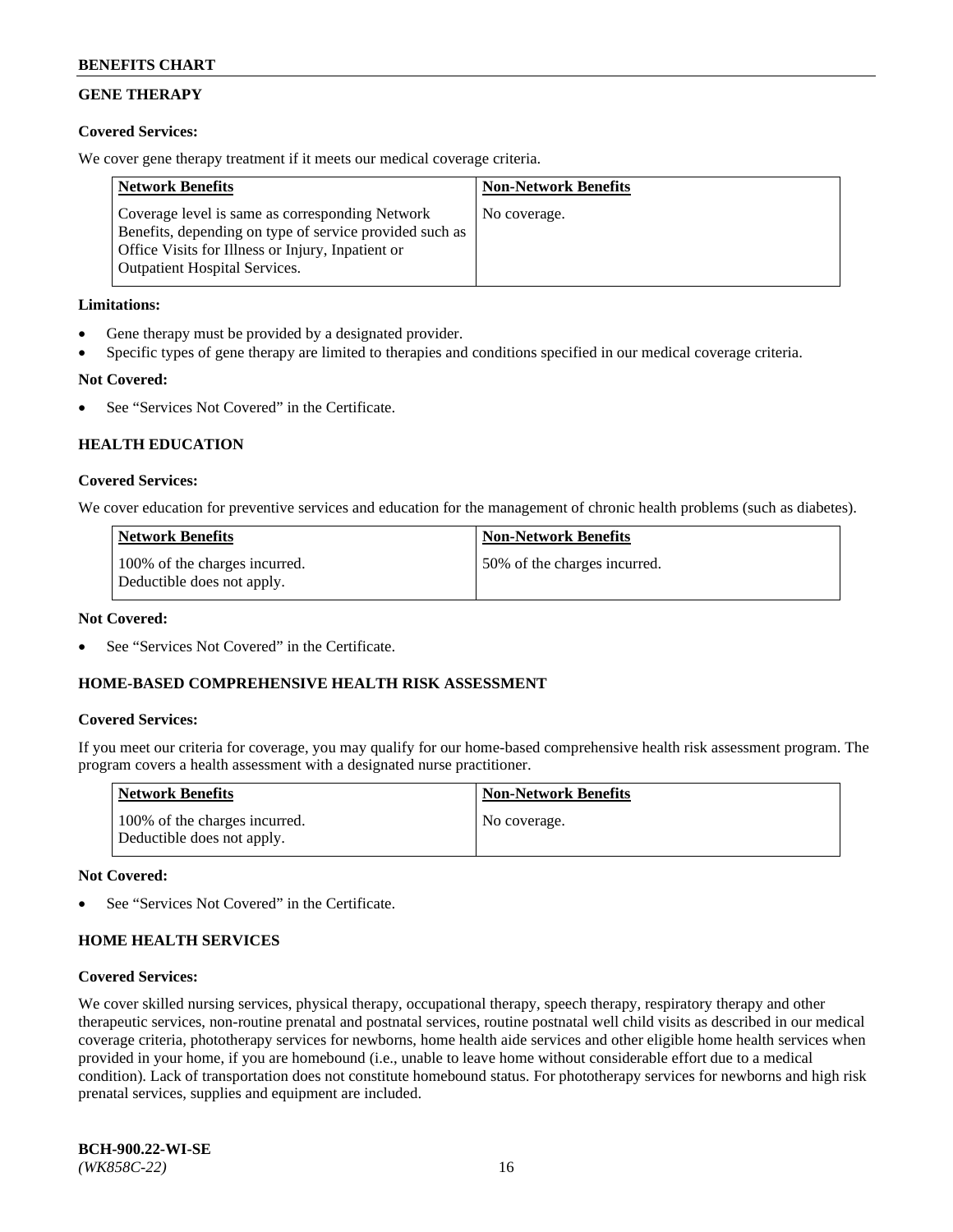We cover total parenteral nutrition/intravenous ("TPN/IV") therapy, equipment, supplies and drugs in connection with IV therapy. IV line care kits are covered under Durable Medical Equipment.

We cover palliative care benefits. Palliative care includes symptom management, education and establishing goals of care. We waive the requirement that you be homebound for a limited number of home visits for palliative care (as shown in this Benefits Chart), if you have a life-threatening, non-curable condition which has a prognosis of survival of two years or less. Additional palliative care visits are eligible under the home health services benefit if you are homebound and meet all other requirements defined in this section.

You do not need to be homebound to receive total parenteral nutrition/intravenous ("TPN/IV") therapy.

Home health services are eligible and covered only when:

- medically necessary; and
- provided as rehabilitative care, terminal care or maternity care; and
- ordered by a physician, and included in the written home care plan.

#### **Physical therapy, occupational therapy, speech therapy, respiratory therapy, home health aide services and palliative care**

| <b>Network Benefits</b>      | <b>Non-Network Benefits</b>  |
|------------------------------|------------------------------|
| 70% of the charges incurred. | 50% of the charges incurred. |

# **TPN/IV therapy, skilled nursing services, non-routine prenatal/postnatal services, and phototherapy**

| <b>Network Benefits</b>      | <b>Non-Network Benefits</b>  |
|------------------------------|------------------------------|
| 70% of the charges incurred. | 50% of the charges incurred. |

Each 24-hour visit (or shifts up to 24-hour visits) equals one visit and counts toward the Maximum visits for all other services shown below. Any visit that lasts less than 24 hours regardless of the length of the visit, will count as one visit toward the Maximum visits for all other services shown below. All visits must be medically necessary and benefit eligible.

#### **Routine postnatal well child visit**

| <b>Network Benefits</b>                                     | <b>Non-Network Benefits</b>  |
|-------------------------------------------------------------|------------------------------|
| 100% of the charges incurred.<br>Deductible does not apply. | 50% of the charges incurred. |

# **Maximum visits for palliative care**

If you are eligible to receive palliative care in the home and you are not homebound, there is a maximum of 12 visits per calendar year.

#### **Maximum visits for all services other than palliative care**

| Network Benefits             | <b>Non-Network Benefits</b>  |
|------------------------------|------------------------------|
| 60 visits per calendar year. | 30 visits per calendar year. |

Each visit provided under the Network Benefits and Non-Network Benefits counts toward the maximums shown under both Maximum visits sections. The routine postnatal well child visits do not count toward the visit limit.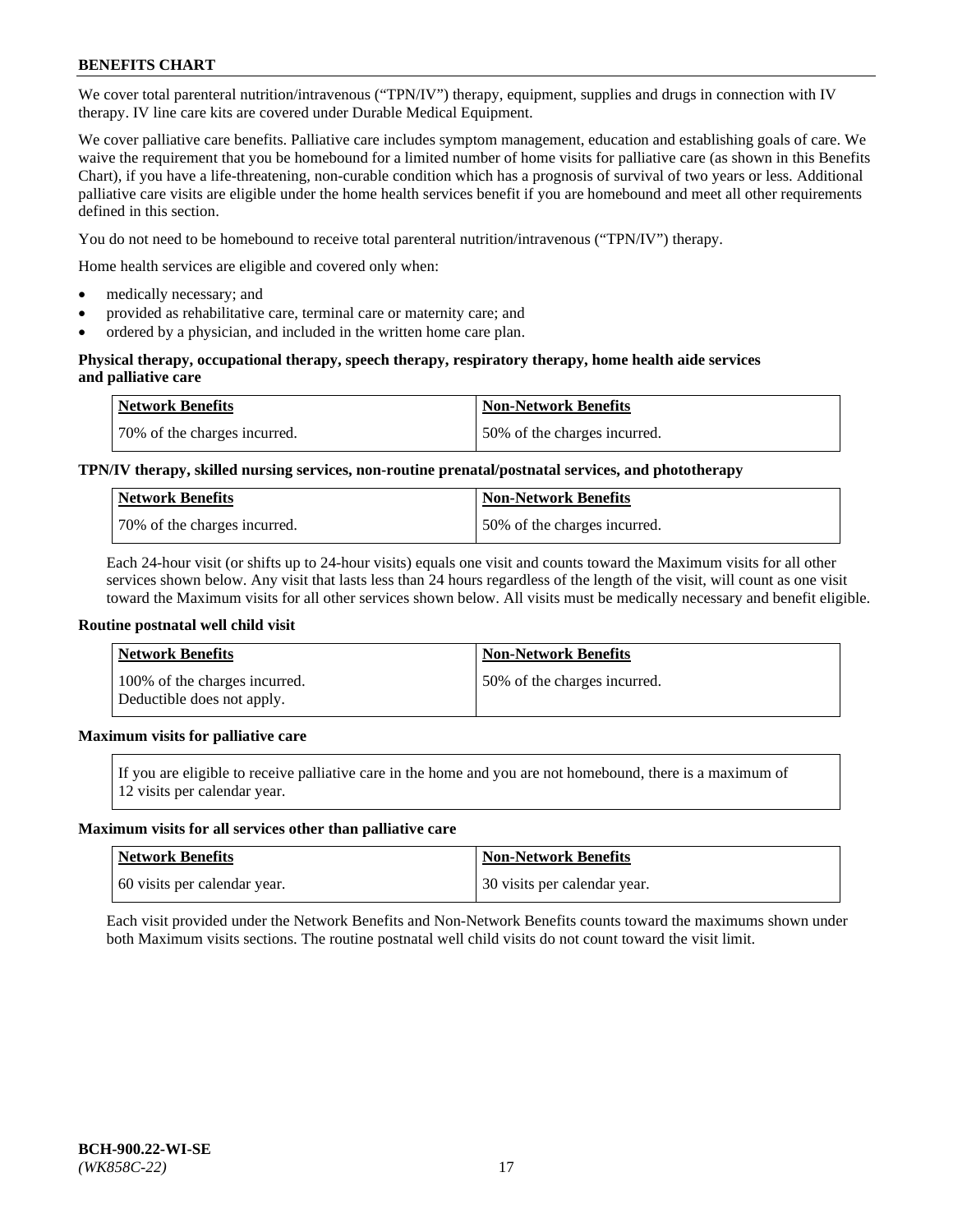#### **Limitations:**

- Home health services are not provided as a substitute for a primary caregiver in the home or as relief (respite) for a primary caregiver in the home. We will not reimburse family members or residents in your home for the above services.
- A service shall not be considered a skilled nursing service merely because it is performed by, or under the direct supervision of, a licensed nurse. Where a service (such as tracheotomy suctioning or ventilator monitoring) or like services, can be safely and effectively performed by a non-medical person (or self-administered), without the direct supervision of a licensed nurse, the service shall not be regarded as a skilled nursing service, whether or not a skilled nurse actually provides the service. The unavailability of a competent person to provide a non-skilled service shall not make it a skilled service when a skilled nurse provides it. Only the skilled nursing component of so-called "blended" services (i.e. services which include skilled and non-skilled components) are covered under this Benefits Chart.

## **Not Covered:**

- Financial or legal counseling services.
- Housekeeping or meal services in your home.
- Private duty nursing services.
- Services provided by a family member or enrollee, or a resident in the enrollee's home.
- Vocational rehabilitation and recreational or educational therapy. Recreation therapy is therapy provided solely for the purpose of recreation, including, but not limited to: (a) requests for physical therapy or occupational therapy to improve athletic ability, and (b) braces or guards to prevent sports injuries.
- See "Services Not Covered" in the Certificate.

# **HOME HOSPICE SERVICES**

## **Applicable Definitions:**

**Part-time.** This is up to two hours of service per day, more than two hours is considered continuous care.

**Continuous Care.** This is from two to twelve hours of service per day provided by a registered nurse, licensed practical nurse, or home health aide, during a period of crisis in order to maintain a terminally ill patient at home.

**Appropriate Facility.** This is a nursing home, hospice residence, or other inpatient facility.

**Custodial Care Related to Hospice Services.** This means providing assistance in the activities of daily living and the care needed by a terminally ill patient which can be provided by primary caregiver (i.e., family member or friend) who is responsible for the patient's home care.

## **Covered Services:**

**Home hospice program.** We cover the services described below if you are terminally ill and accepted as a home hospice program participant. You must meet the eligibility requirements of the program, and elect to receive services through the home hospice program. The services will be provided in your home, with inpatient care available when medically necessary as described below. If you elect to receive hospice services, you do so in lieu of curative treatment for your terminal illness for the period you are enrolled in the home hospice program.

**Eligibility:** In order to be eligible to be enrolled in the home hospice program, you must: (1) be a terminally ill patient (prognosis of six months or less); (2) have chosen a palliative treatment focus (i.e., emphasizing comfort and supportive services rather than treatment attempting to cure the disease or condition); and (3) continue to meet the terminally ill prognosis as reviewed by our medical director or his or her designee over the course of care. You may withdraw from the home hospice program at any time.

**Eligible services:** Hospice services include the following services provided in accordance with an approved hospice treatment plan.

- Home health services:
	- o Part-time care provided in your home by an interdisciplinary hospice team (which may include a physician, nurse, social worker, and spiritual counselor) and medically necessary home health services are covered.
	- o One or more periods of continuous care in your home or in a setting which provides day care for pain or symptom management, when medically necessary, will be covered.
- Inpatient services: We cover medically necessary inpatient services.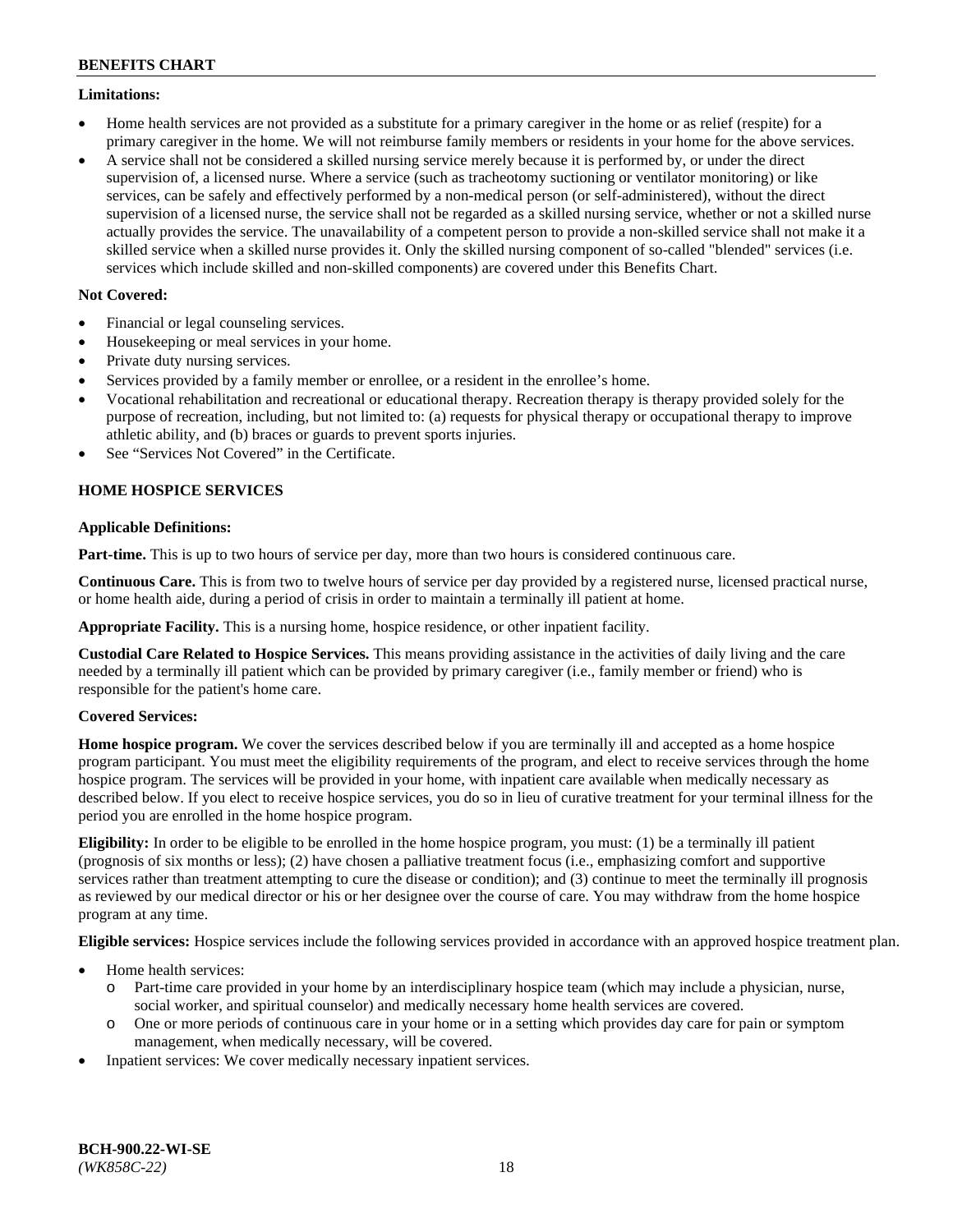- Other services:
	- Respite care is covered for care in your home or in an appropriate facility, to give your primary caregivers (i.e., family members or friends) rest and/or relief when necessary in order to maintain a terminally ill patient at home.
	- o Medically necessary medications for pain and symptom management.
	- o Semi-electric hospital beds and other durable medical equipment are covered.
	- Emergency and non-emergency care is covered.

| Network Benefits             | Non-Network Benefits         |
|------------------------------|------------------------------|
| 70% of the charges incurred. | 50% of the charges incurred. |

Respite care is limited to 5 days per episode, and respite care and continuous care combined are limited to 30 days.

# **Not Covered:**

- Financial or legal counseling services.
- Housekeeping or meal services in your home.
- Custodial or maintenance care related to hospice services, whether provided in the home or in a nursing home.
- Any service not specifically described as covered services under this home hospice services benefits.
- Any services provided by members of your family or residents in your home.
- See "Services Not Covered" in the Certificate.

## **HOSPITAL AND SKILLED NURSING FACILITY SERVICES**

#### **Covered Services:**

We cover services as described below.

# **Medical or surgical hospital services**

**Inpatient hospital services:** We cover the following medical or surgical services, for the treatment of acute illness or injury, which require the level of care only provided in an acute care facility. These services must be authorized by a physician.

Inpatient hospital services include: room and board; the use of operating or maternity delivery rooms; intensive care facilities; newborn nursery facilities; general nursing care, anesthesia, laboratory and diagnostic imaging services, radiation therapy, physical therapy, prescription drugs or other medications administered during treatment, blood and blood products (unless replaced), and blood derivatives, and other diagnostic or treatment related hospital services; physician and other professional medical and surgical services provided while in the hospital, including gender confirmation surgery that meets medical coverage criteria.

We cover, following a vaginal delivery, a minimum of 48 hours of inpatient care for the mother and newborn child. We cover, following a caesarean section delivery, a minimum of 96 hours of inpatient care for the mother and newborn child.

Group health plans and health insurance issuers generally may not, under Federal law, restrict benefits for any hospital length of stay in connection with childbirth for the mother of newborn child to less than 48 hours following a vaginal delivery, or less than 96 hours following a caesarean section. However, Federal law generally does not prohibit the mother's or newborn's attending provider, after consulting with the mother, from discharging the mother or her newborn earlier than 48 hours (or 96 hours as applicable). In any case plans and issuers may not, under Federal law, require that a provider obtain authorization from the plan or the insurance issuer for prescribing a length of stay not in excess of 48 hours (or 96 hours).

| <b>Network Benefits</b>      | <b>Non-Network Benefits</b>  |
|------------------------------|------------------------------|
| 70% of the charges incurred. | 50% of the charges incurred. |

Each Insured's admission or confinement, including that of a newborn child, is separate and distinct from the admission or confinement of any other Insured.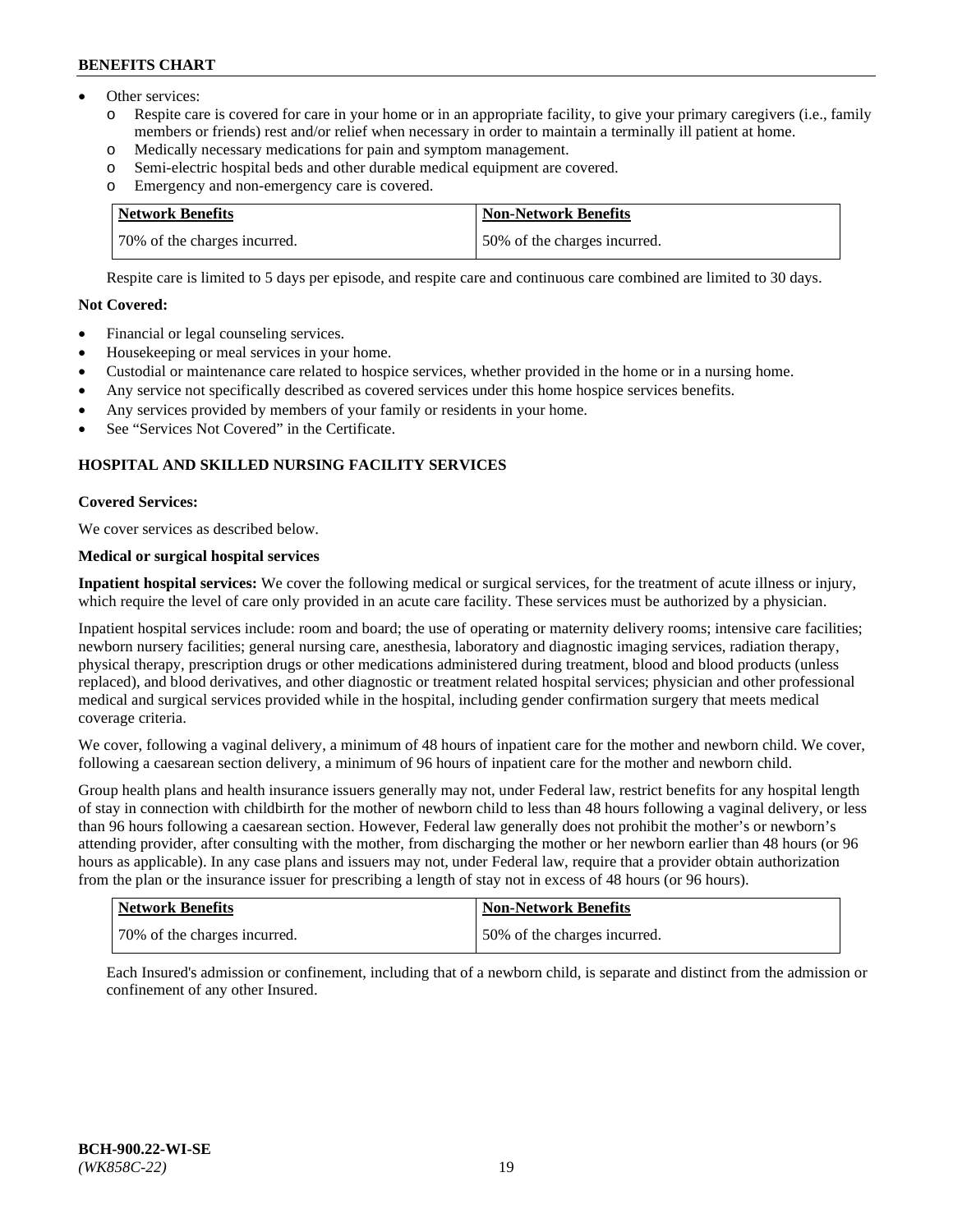**Outpatient hospital, ambulatory care or surgical facility services:** We cover the following medical and surgical services, for diagnosis or treatment of illness or injury on an outpatient basis. These services must be authorized by a physician.

Outpatient services include: use of operating rooms, maternity delivery rooms or other outpatient departments, rooms or facilities; and the following outpatient services: general nursing care, anesthesia, laboratory and diagnostic imaging services, radiation therapy, physical therapy, drugs administered during treatment, blood and blood products (unless replaced), and blood derivatives, and other diagnostic or treatment related outpatient services; physician and other professional medical and surgical services provided while an outpatient, including colonoscopies (starting at age 50, or under age 50 for people at high risk of colorectal cancer), and gender confirmation surgery that meets medical coverage criteria.

For Network Benefits, non-emergent, scheduled outpatient Magnetic Resonance Imaging (MRI) and Computed Tomography (CT) must be provided at a designated facility. Your physician or facility will obtain or verify prior authorization for these services, as needed.

To see the benefit level for diagnostic imaging services, laboratory services and physical therapy, see benefits under Diagnostic Imaging Services, Laboratory Services and Physical Therapy in this Benefits Chart.

| <b>Network Benefits</b>       | <b>Non-Network Benefits</b>  |
|-------------------------------|------------------------------|
| 170% of the charges incurred. | 50% of the charges incurred. |

#### **Skilled nursing facility care:**

We cover room and board, daily skilled nursing and related ancillary services for post-acute treatment and rehabilitative care of illness or injury that meets medical coverage criteria. Rehabilitation services are limited to services where significant measurable progress is expected to occur within a reasonable period of time.

| <b>Network Benefits</b> |                                              | <b>Non-Network Benefits</b>                  |
|-------------------------|----------------------------------------------|----------------------------------------------|
|                         | 70\% of the charges incurred.                | 50% of the charges incurred.                 |
|                         | Limited to a 30-day maximum per confinement. | Limited to a 30-day maximum per confinement. |

Each day of services provided under the Network Benefits and Non-Network Benefits, combined, applies toward the maximum shown above.

## **Not Covered:**

- Services for items for personal convenience, such as television rental, are not covered.
- See "Services Not Covered" in the Certificate.

## **INFERTILITY DIAGNOSIS**

#### **Covered Services:**

We cover the diagnosis of infertility. These services include diagnostic procedures and tests provided in connection with an infertility evaluation, office visits and consultations to diagnose infertility.

| Network Benefits             | <b>Non-Network Benefits</b>  |
|------------------------------|------------------------------|
| 70% of the charges incurred. | 50% of the charges incurred. |

Coverage is limited to office visits and consultations to diagnose infertility. Treatment is not covered.

#### **Not Covered:**

- Infertility/fertility treatment, including, but not limited to, office visits, laboratory services, diagnostic imaging services and fertility drugs; reversal of sterilization; and sperm, ova or embryo acquisition, retrieval or storage; however, we cover office visits and consultations to diagnose infertility.
- Services related to the establishment of surrogate pregnancy and fees for a surrogate. However, pregnancy and maternity services are covered for an Insured under this Benefits Chart, including a surrogate pregnancy.
- See "Services Not Covered" in the Certificate.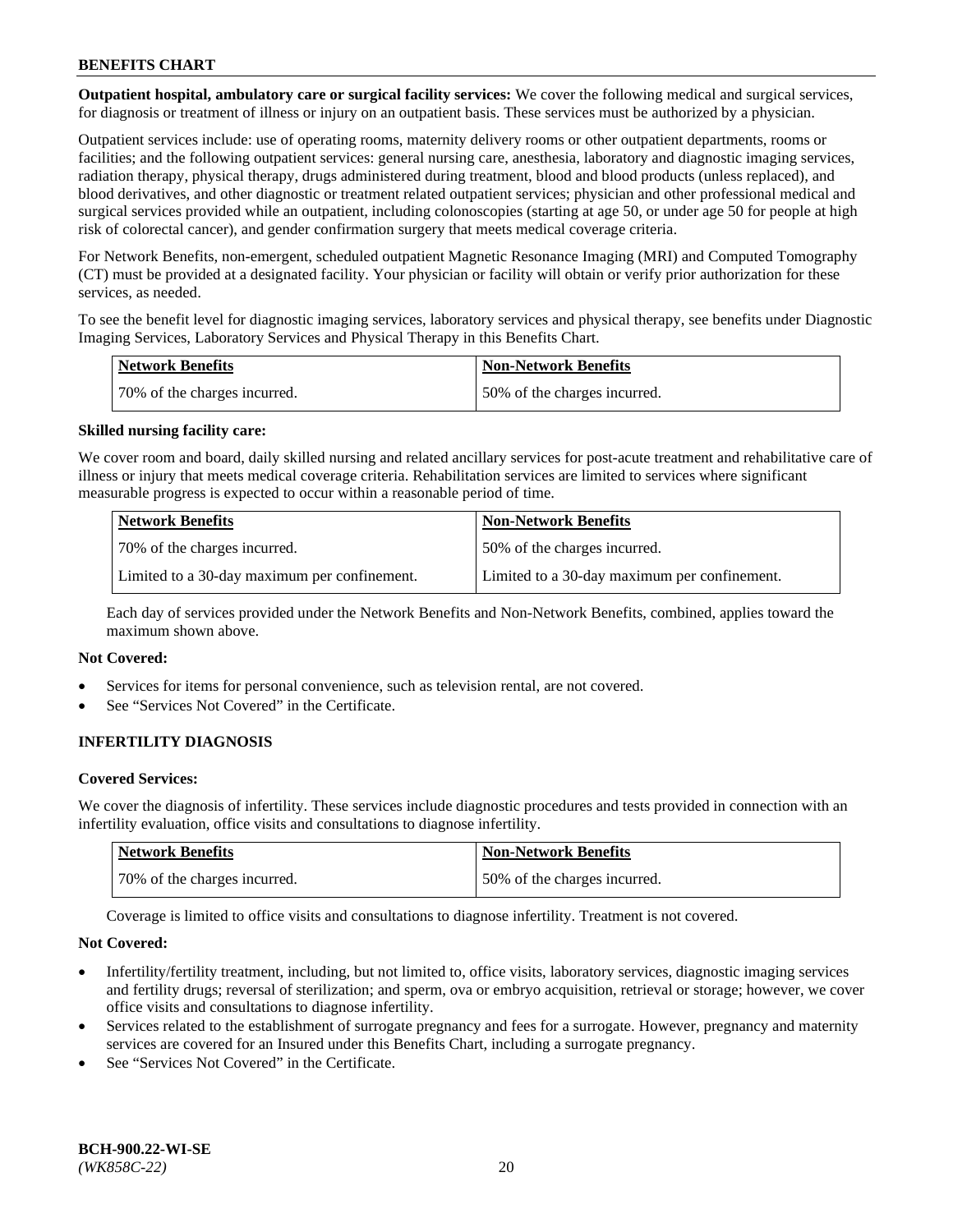# **LABORATORY SERVICES**

## **Covered Services:**

We cover laboratory tests when ordered by a provider and provided in a clinic or outpatient hospital facility. This includes blood tests to detect lead exposure in children between the ages of 6 months and 72 months.

To see the benefit level for inpatient hospital or skilled nursing facility services, see benefits under "Inpatient Hospital and Skilled Nursing Facility Services" in this Benefits Chart.

## **Prostate-specific antigen (PSA) testing**

| <b>Network Benefits</b>       | <b>Non-Network Benefits</b>  |
|-------------------------------|------------------------------|
| 170% of the charges incurred. | 50% of the charges incurred. |

## **All other laboratory services**

## **Services for illness or injury**

| Network Benefits             | <b>Non-Network Benefits</b>  |
|------------------------------|------------------------------|
| 70% of the charges incurred. | 50% of the charges incurred. |

# **Preventive services**

Laboratory services associated with preventive services are covered at the benefit level shown in the "Preventive Services" section of this Benefits Chart.

#### **Not Covered:**

See "Services Not Covered" in the Certificate.

## **MASTECTOMY RECONSTRUCTION BENEFIT**

## **Covered Services:**

We cover reconstruction of the breast on which the mastectomy has been performed; surgery and reconstruction of the other breast to produce symmetrical appearance, and prostheses and physical complications of all stages of mastectomy, including lymphedemas.

| <b>Network Benefits</b>                               | <b>Non-Network Benefits</b>                           |
|-------------------------------------------------------|-------------------------------------------------------|
| Coverage level is same as corresponding Network       | Coverage level is same as corresponding Non-Network   |
| Benefits, depending on type of service provided, such | Benefits, depending on type of service provided, such |
| as Office Visits for Illness or Injury, Inpatient or  | as Office Visits for Illness or Injury, Inpatient or  |
| <b>Outpatient Hospital Services.</b>                  | <b>Outpatient Hospital Services.</b>                  |

## **Not Covered:**

See "Services Not Covered" in the Certificate.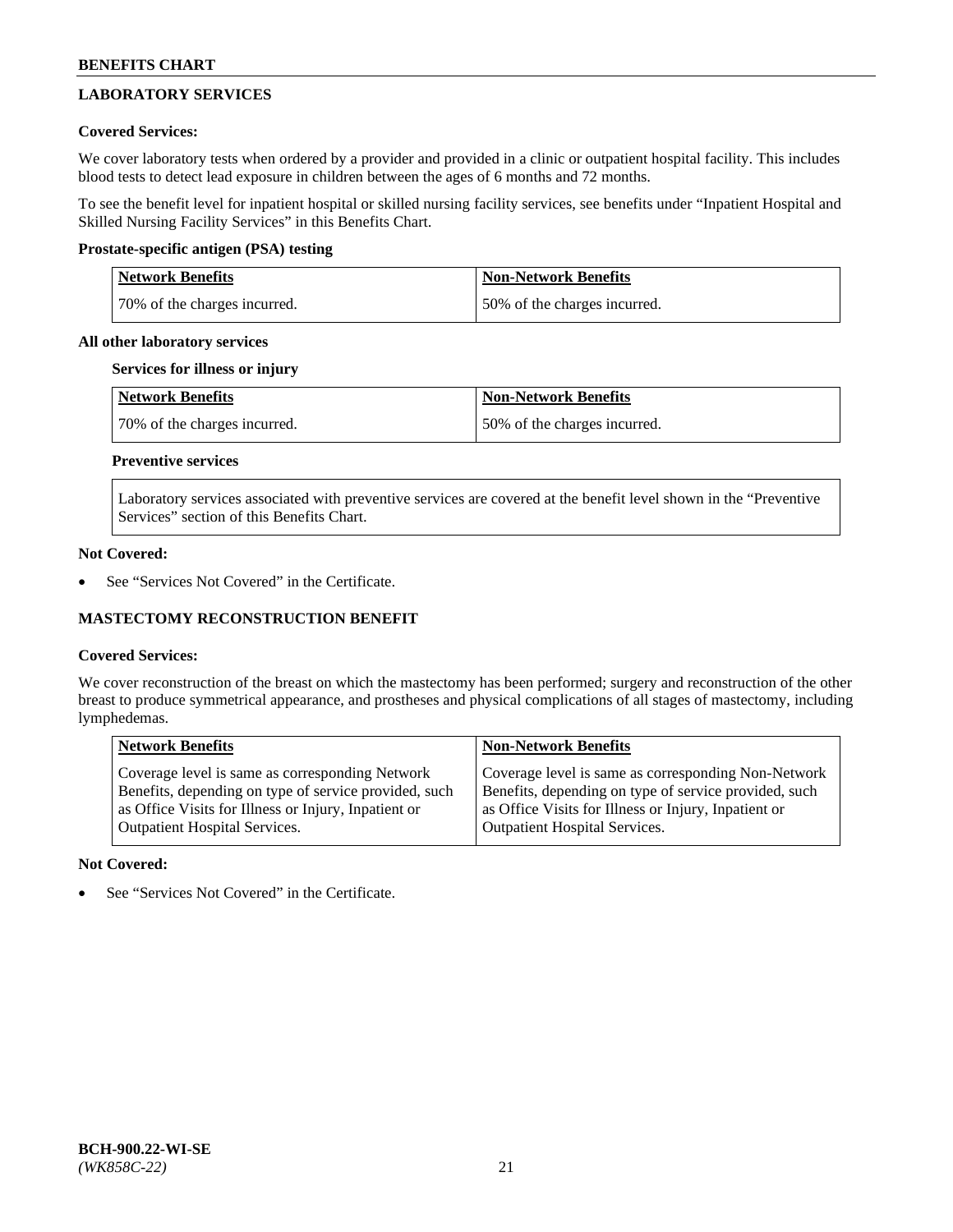# **MEDICATION THERAPY DISEASE MANAGEMENT PROGRAM**

#### **Covered Services:**

If you meet our criteria for coverage, you may qualify for our Medication Therapy Disease Management Program.

The program covers consultations with a designated Network pharmacist.

Covered services are based on established medical policies, which are subject to periodic review and modification by the medical directors. These medical policies (medical coverage criteria) are available by calling Member Services, or logging on to your "*my*HealthPartners" account at [healthpartners.com.](http://www.healthpartners.com/)

| <b>Network Benefits</b>                                     | <b>Non-Network Benefits</b> |
|-------------------------------------------------------------|-----------------------------|
| 100% of the charges incurred.<br>Deductible does not apply. | No coverage.                |

#### **Not Covered:**

See "Services Not Covered" in the Certificate.

# **OFFICE VISITS FOR ILLNESS OR INJURY**

#### **Covered Services:**

We cover the following when medically necessary: professional medical and surgical services and related supplies, including biofeedback, of physicians and other health care providers; blood and blood products (unless replaced) and blood derivatives.

We cover diagnosis and treatment of illness or injury to the eyes. Where contact or eye glass lenses are prescribed as medically necessary for the post-operative treatment of cataracts or for the treatment of aphakia, acute or chronic corneal pathology, or keratoconus, we cover the initial evaluation, lenses and fitting. Insureds must pay for lens replacement beyond the initial pair.

Services received via video, E-visit or telephone are covered under the "Telehealth/Telemedicine Services" section.

#### **Office visits**

| <b>Network Benefits</b>      | <b>Non-Network Benefits</b>  |
|------------------------------|------------------------------|
| 70% of the charges incurred. | 50% of the charges incurred. |

#### **Convenience clinics**

| Network Benefits             | <b>Non-Network Benefits</b>  |
|------------------------------|------------------------------|
| 70% of the charges incurred. | 50% of the charges incurred. |

#### **First three visits**

The first three mental health and substance use disorder treatment visits, urgent care visits, office visits, convenience clinic visits, telephone visits and E-visits (other than Virtuwell) combined in a calendar year are covered at 100%, not subject to the deductible.

Physician services are included; however, charges for day treatment services, group visits, office procedures, laboratory, radiology and other ancillary services are not included and will be subject to the deductible and coinsurance and/or copayment.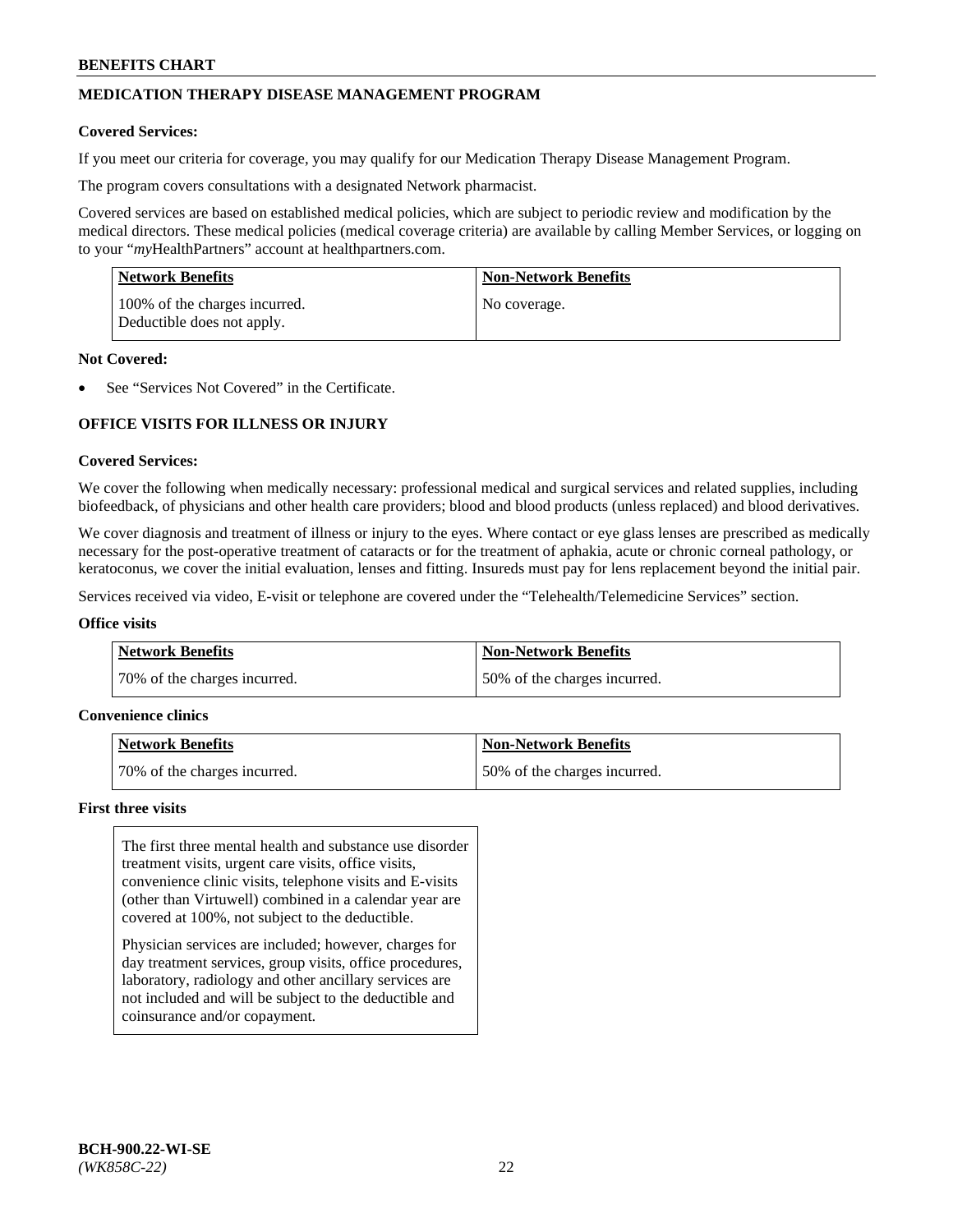#### **Injections administered in a physician's office, other than immunizations**

#### **Allergy injections**

| <b>Network Benefits</b>      | Non-Network Benefits         |
|------------------------------|------------------------------|
| 70% of the charges incurred. | 50% of the charges incurred. |

#### **All other injections**

| <b>Network Benefits</b>      | <b>Non-Network Benefits</b>  |
|------------------------------|------------------------------|
| 70% of the charges incurred. | 50% of the charges incurred. |

#### **Not Covered:**

- Court ordered treatment, except as described in this Benefits Chart. Any resulting court ordered treatment for mental health services will be subject to the Certificate's requirement for medical necessity.
- See "Services Not Covered" in the Certificate.

## **PEDIATRIC EYEWEAR**

#### **Covered Services:**

We cover pediatric eyewear for children.

Routine eye exams are covered under the "Preventive Services" section.

| <b>Network Benefits</b>      | <b>Non-Network Benefits</b> |
|------------------------------|-----------------------------|
| 70% of the charges incurred. | No coverage.                |

#### **Limitations:**

- Coverage under this provision will continue until the end of the month in which the child turns age 19.
- Limited to one of the following per calendar year:
	- o one pair of eyeglasses including one set of prescription lenses, frames from our designated eyewear collection and anti-scratch coating; or
	- o one pair of non-disposable contact lenses; or
	- o a one-year supply of disposable contact lenses.
- Contact lens fittings are limited to two per calendar year.

## **Not Covered:**

- Frames that are not included in our designated eyewear collection. However, one pair of lenses will be covered if an Insured chooses frames outside our designated eyewear collection.
- More than one pair of lenses or frames or non-disposable contacts per calendar year, regardless of the reason. This includes replacement of eyeglasses or contact lenses due to loss, breakage, theft, or change in prescription.
- Safety glasses or goggles for sports or vocational reasons.
- Upgrades including, but not limited to, UV protection and no-line multifocal lenses.
- See "Services Not Covered" in the Certificate.

## **PHYSICAL THERAPY, OCCUPATIONAL THERAPY, SPEECH THERAPY AND OTHER SPECIFIED THERAPIES**

## **Covered Services:**

We cover the following physical therapy, occupational therapy and speech therapy services:

- Medically necessary rehabilitative care to correct the effects of illness or injury.
- Habilitative care rendered for congenital, developmental or medical conditions which have significantly limited the successful initiation of normal speech and normal motor development.

Massage therapy which is performed in conjunction with other treatment/modalities by a physical or occupational therapist is part of a prescribed treatment plan and is not billed separately is covered.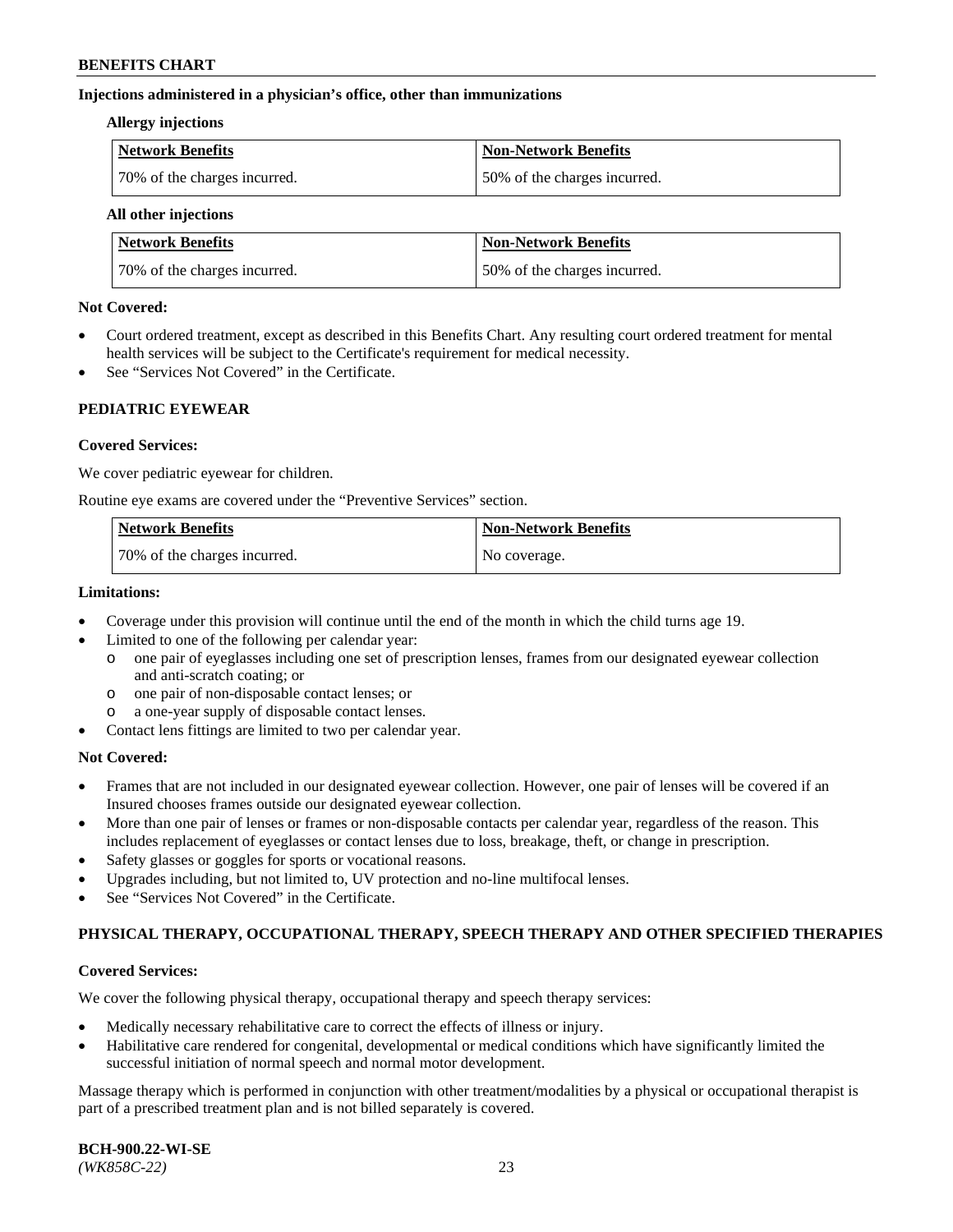We cover services provided in a clinic. To see the benefit level for inpatient hospital or skilled nursing facility services, see benefits under "Inpatient Hospital and Skilled Nursing Facility Services".

## **Rehabilitative care**

| <b>Network Benefits</b>                                                                       | <b>Non-Network Benefits</b>                                                                   |
|-----------------------------------------------------------------------------------------------|-----------------------------------------------------------------------------------------------|
| 70% of the charges incurred.                                                                  | 50% of the charges incurred.                                                                  |
| Physical, Occupational and Speech Therapy are<br>limited to 20 visits each per calendar year. | Physical, Occupational and Speech Therapy are<br>limited to 20 visits each per calendar year. |

#### **In addition to the services provided above, we cover a minimum of:**

- 20 visits per calendar year for pulmonary rehabilitation.
- 36 visits per calendar year for cardiac rehabilitation.
- 30 visits per calendar year for post-cochlear implant aural therapy.
- 20 visits per calendar year for cognitive rehabilitation.

The maximum number of visits is combined for Network Benefits and Non-Network Benefits.

#### **Habilitative services**

| <b>Network Benefits</b>                                                                       | <b>Non-Network Benefits</b>                                                                   |
|-----------------------------------------------------------------------------------------------|-----------------------------------------------------------------------------------------------|
| 70% of the charges incurred.                                                                  | 50% of the charges incurred.                                                                  |
| Physical, Occupational and Speech Therapy are<br>limited to 20 visits each per calendar year. | Physical, Occupational and Speech Therapy are<br>limited to 20 visits each per calendar year. |

The maximum number of visits is combined for Network Benefits and Non-Network Benefits.

## **Not Covered:**

- Massage therapy for the purpose of comfort or convenience of the Insured.
- See "Services Not Covered" in the Certificate.

# **PRE-DIABETES DISEASE MANAGEMENT PROGRAM**

## **Covered Services:**

If you meet criteria for coverage, you may qualify for the Pre-Diabetes Disease Management Program through Omada Health. The program covers group health coaching which focuses on weight loss, exercise, behavior modification and health education at select locations determined by the plan.

| <b>Network Benefits</b>                                     | <b>Non-Network Benefits</b> |
|-------------------------------------------------------------|-----------------------------|
| 100% of the charges incurred.<br>Deductible does not apply. | Not applicable.             |

## **Not Covered:**

See "Services Not Covered" in the Certificate.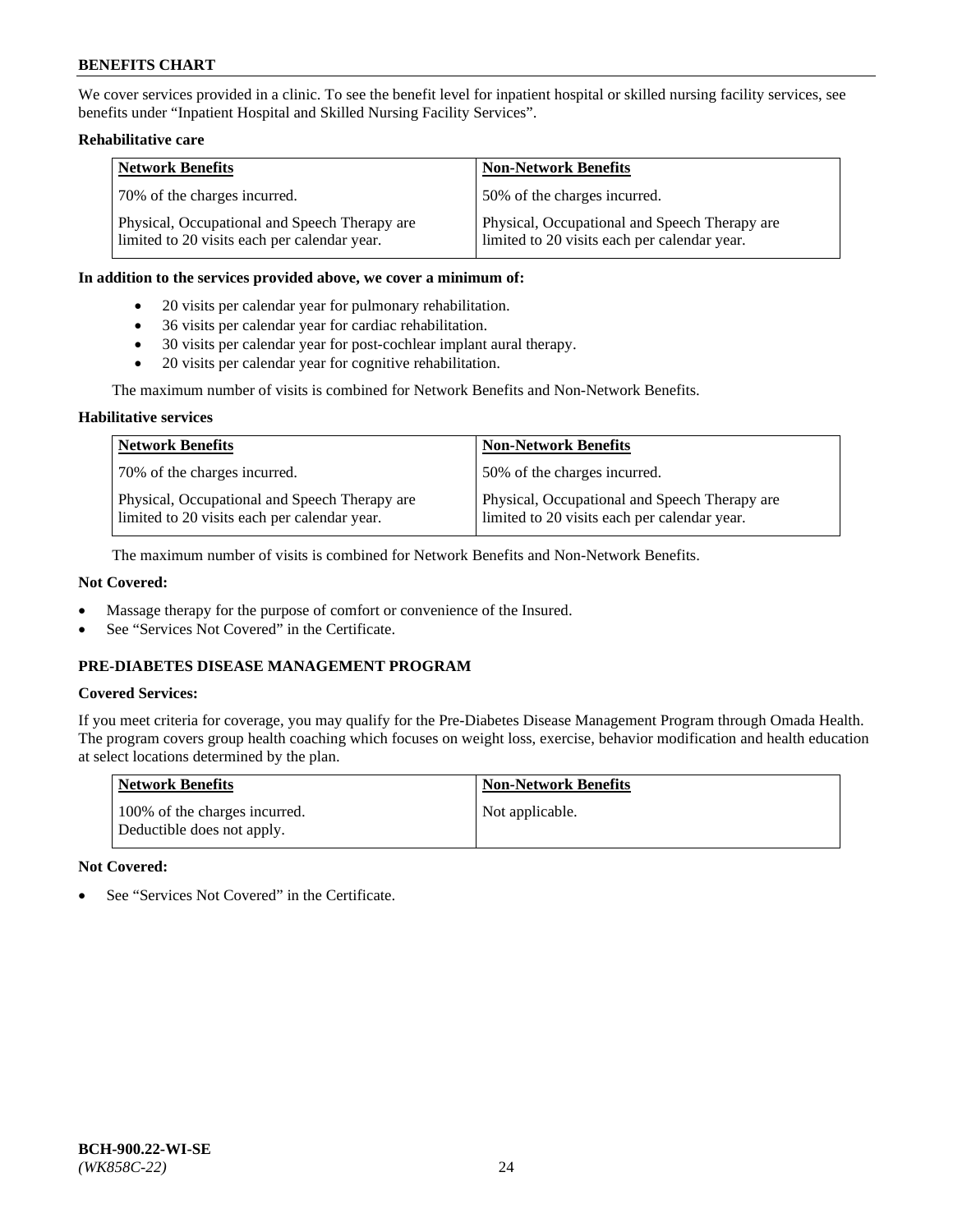# **PRESCRIPTION DRUG SERVICES**

#### **Covered Services:**

We cover prescription drugs and medications that can be self-administered or are administered in a physician's office.

We will refill a prescription for eye drops covered under this Benefits Chart if the Insured requests a refill and the original prescription specified that additional quantities would be needed, providing the refill request does not exceed the quantities needed, and the following conditions are met:

- If the Insured requests a 30-day refill supply, the request must be made between 22 and 30 days of the later of (a) the original date that the prescription was distributed to the Insured or (b) the date that the most recent refill was distributed to the Insured; or
- If the Insured requests a 90-day refill supply, the request must be made between 67 and 90 days of the later of (a) the original date that the prescription was distributed to the Insured or (b) the date that the most recent refill was distributed to the Insured.

#### **For Network Benefits, drugs and medications must be obtained at a Network pharmacy.**

#### **If a copayment is required, you must pay one copayment for each 31-day supply, or portion thereof.**

# **Outpatient drugs (except as specified below)**

| <b>Network Benefits</b>                                                                                                                                                                                           | <b>Non-Network Benefits</b>  |
|-------------------------------------------------------------------------------------------------------------------------------------------------------------------------------------------------------------------|------------------------------|
| 100% of the charges incurred, subject to a copayment of<br>\$5 for generic low cost formulary drugs and 100% of<br>the charges incurred, subject to a copayment of \$25 for<br>generic high cost formulary drugs. | 50% of the charges incurred. |
| Brand name formulary drugs are covered at 100% of the<br>charges incurred, subject to a copayment of \$60.                                                                                                        |                              |
| In no event will your cost for a formulary insulin drug<br>exceed \$25.                                                                                                                                           |                              |
| Non-formulary drugs are covered at 100% of the<br>charges incurred, subject to a copayment of \$150.                                                                                                              |                              |
| Deductible does not apply.                                                                                                                                                                                        |                              |

**Oral chemotherapy drugs** are included on the specialty drug list. However, you pay the applicable outpatient drug copayment. As required by Wisconsin law, your maximum copayment will not be more than \$100 per prescription for a 31-day supply.

## **Mail order drugs**

| <b>Network Benefits</b>                                                                                                                                                         | <b>Non-Network Benefits</b>                                                                                                |
|---------------------------------------------------------------------------------------------------------------------------------------------------------------------------------|----------------------------------------------------------------------------------------------------------------------------|
| For your convenience, you may also get up to a<br>93-day supply of outpatient prescription drugs that<br>can be self-administered through the designated mail<br>order service. | Mail order drugs are only available through the<br>designated mail order service.<br>See Network Mail Order Drugs Benefit. |
| Specialty drugs are not available through the mail<br>order service.                                                                                                            |                                                                                                                            |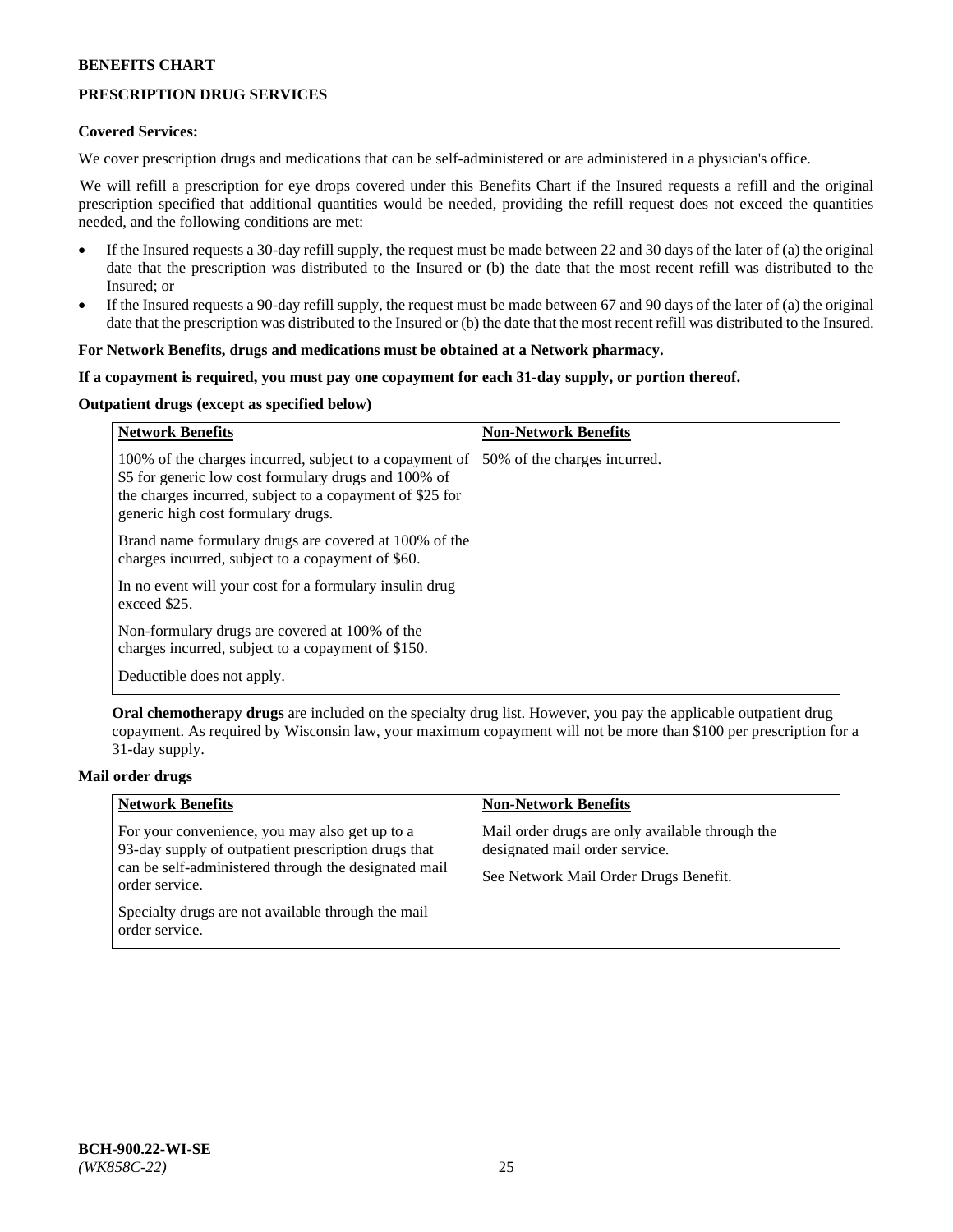# **Specialty drugs which are self-administered**

| <b>Network Benefits</b>                                                                                              | <b>Non-Network Benefits</b> |
|----------------------------------------------------------------------------------------------------------------------|-----------------------------|
| 80% of the charges incurred.<br>Deductible does not apply.                                                           | No coverage.                |
| Specialty drugs are limited to drugs on the<br>specialty drug list and must be obtained from a<br>designated vendor. |                             |

**Oral chemotherapy drugs** are included on the specialty drug list. However, you pay the applicable outpatient drug copayment. As required by Wisconsin law, your maximum copayment will not be more than \$100 per prescription for a 31-day supply.

## **Tobacco cessation drugs. All FDA approved tobacco cessation drugs are covered.**

| <b>Network Benefits</b>                                     | <b>Non-Network Benefits</b>  |
|-------------------------------------------------------------|------------------------------|
| 100% of the charges incurred.<br>Deductible does not apply. | 50% of the charges incurred. |

## **Contraceptive drugs**

| <b>Network Benefits</b>                                                                                                                                         | <b>Non-Network Benefits</b>  |
|-----------------------------------------------------------------------------------------------------------------------------------------------------------------|------------------------------|
| 100% of the charges incurred for formulary drugs.<br>Deductible does not apply.                                                                                 | 50% of the charges incurred. |
| If a physician requests that a non-formulary<br>contraceptive drug be dispensed as written, the drug<br>will be covered at 100%, not subject to the deductible. |                              |

**ACA preventive medications.** We cover preventive medications currently recommended by USPSTF with an A or B rating if they are prescribed by your medical provider and they are listed on our Commercial ACA Preventive Drug List. Preventive medications are subject to periodic review and modification. Changes would be effective in accordance with the federal rules and reflected in our current medical coverage criteria for preventive care services.

| <b>Network Benefits</b>                                     | <b>Non-Network Benefits</b>  |
|-------------------------------------------------------------|------------------------------|
| 100% of the charges incurred.<br>Deductible does not apply. | 50% of the charges incurred. |

**Limitations:**

- Certain drugs may require prior authorization as indicated on the formulary. HealthPartners may require prior authorization for the drug and also the site where the drug will be provided. Certain drugs are subject to our utilization review process and quantity limits.
- Certain non-formulary drugs require prior authorization. In addition, certain drugs may be subject to any quantity limits applied as part of our trial program. The trial drug program applies to new prescriptions for certain drugs which have high toxicity, low tolerance, high costs and/or high potential for waste. Trial drugs are indicated on the formulary and/or the specialty drug list. Your first fill of a trial drug may be limited to less than a month supply. If the drug is well tolerated and effective, you will receive the remainder of your first month supply.
- If an Insured requests a brand name drug when there is a generic equivalent, the brand name drug will be covered up to the charge that would apply to the generic drug, minus any required copayment. If a physician requests that a brand name drug be dispensed as written, the drug will be paid at the non-formulary benefit.
- We may require insureds to try over-the-counter (OTC) drug alternatives before approving more costly formulary prescription drugs.
- Unless otherwise specified in the "Prescription Drug Services" section, you may receive up to a 31-day supply per prescription.
- A 93-day supply will be covered and dispensed only at pharmacies that participate in our extended day supply program.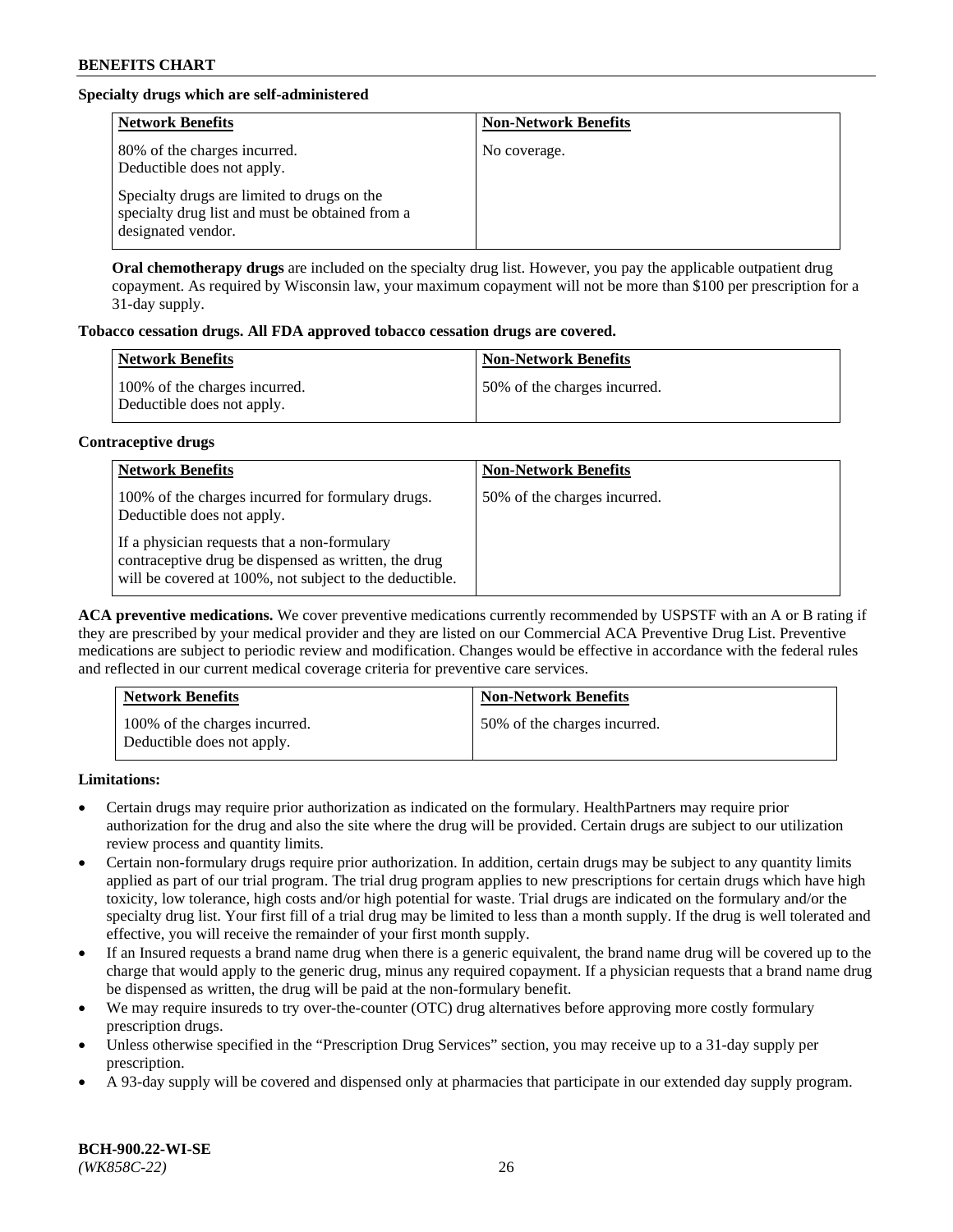- New prescriptions to treat certain chronic conditions are limited to a 31-day supply.
- No more than a 31-day supply of specialty drugs will be covered and dispensed at a time, unless it is a manufacturer supplied drug that cannot be split that supplies the insured with more than a 31-day supply.

**Not Covered:**Replacement of prescription drugs, medications, equipment and supplies due to loss, damage or theft.

- Nonprescription (over-the-counter) drugs or medications, including, but not limited to, vitamins, supplements, homeopathic remedies, and non-FDA approved drugs, unless listed on the formulary and prescribed by a physician or legally authorized health care provider under applicable state and federal law. This exclusion does not include over-thecounter contraceptives for women as allowed under the Affordable Care Act when the Insured obtains a prescription for the item. In addition, if the Insured obtains a prescription, this exclusion does not include aspirin to prevent cardiovascular disease for men and women of certain ages; folic acid supplements for women who may become pregnant; fluoride chemoprevention supplements for children without fluoride in their water source; and iron supplements for children ages 6-12 months who are at risk for anemia.
- All drugs for the treatment of sexual dysfunction.
- All drugs for the treatment of growth deficiency.
- Fertility drugs.
- Medical cannabis.
- Drugs on the Excluded Drug List. The Excluded Drug List includes select drugs within a therapy class that are not eligible for coverage. This includes drugs that may be excluded for certain indications. The Excluded Drug List is available at [healthpartners.com.](http://www.healthpartners.com/)
- Drugs that are newly approved by the FDA until they are reviewed and approved by HealthPartners Pharmacy and Therapeutics Committee.
- Medical devices approved by the FDA will not be covered under the "Prescription Drug Services" section unless they are on our formulary. Covered medical devices are generally submitted and reimbursed under your medical benefits.
- See "Services Not Covered" in the Certificate.

## **PREVENTIVE SERVICES**

#### **Applicable Definitions:**

**Routine Preventive Services** are routine health care services that include screenings, check-ups and counseling to prevent illness, disease or other health problems before symptoms occur.

**Diagnostic Services** are services to help a provider understand your symptoms, diagnose illness and decide what treatment may be needed. They may be the same services that are listed as preventive services, but they are being used as diagnostic services. Your provider will determine if these services are preventive or diagnostic. These services are not preventive if received as part of a visit to diagnose, manage or maintain an acute or chronic medical condition, illness or injury. When that occurs, unless otherwise indicated below, standard deductibles, copayments or coinsurance apply.

#### **Covered Services:**

We cover preventive services that meet any of the requirements under the Affordable Care Act (ACA) shown in the bulleted items below. These preventive services are covered at 100% under the Network Benefits with no deductible, copayments or coinsurance. (If a preventive service is not required by the ACA and it is covered at a lower benefit level, it will be specified below.) Preventive benefits mandated under the ACA are subject to periodic review and modification. Changes would be effective in accordance with the federal rules. Preventive services mandated by the ACA include:

- Evidence-based items or services that have in effect a rating of A or B in the current recommendations of the United States Preventive Services Task Force with respect to the individual;
- Immunizations for routine use in children, adolescents, and adults that have in effect a recommendation from the Advisory Committee on Immunization Practices of the Centers for Disease Control and Prevention with respect to the individual;
- With respect to infants, children, and adolescents, evidence-informed preventive care and screenings provided for in comprehensive guidelines supported by the Health Resources and Services Administration; and
- With respect to women, preventive care and screenings provided for in comprehensive guidelines supported by the Health Resources and Services Administration.

Covered services are based on established medical policies, which are subject to periodic review and modification by the medical or dental directors. These medical policies (medical coverage criteria) are available by calling Member Services, or logging on to your "*my*HealthPartners" account at [healthpartners.com.](https://www.healthpartners.com/hp/index.html)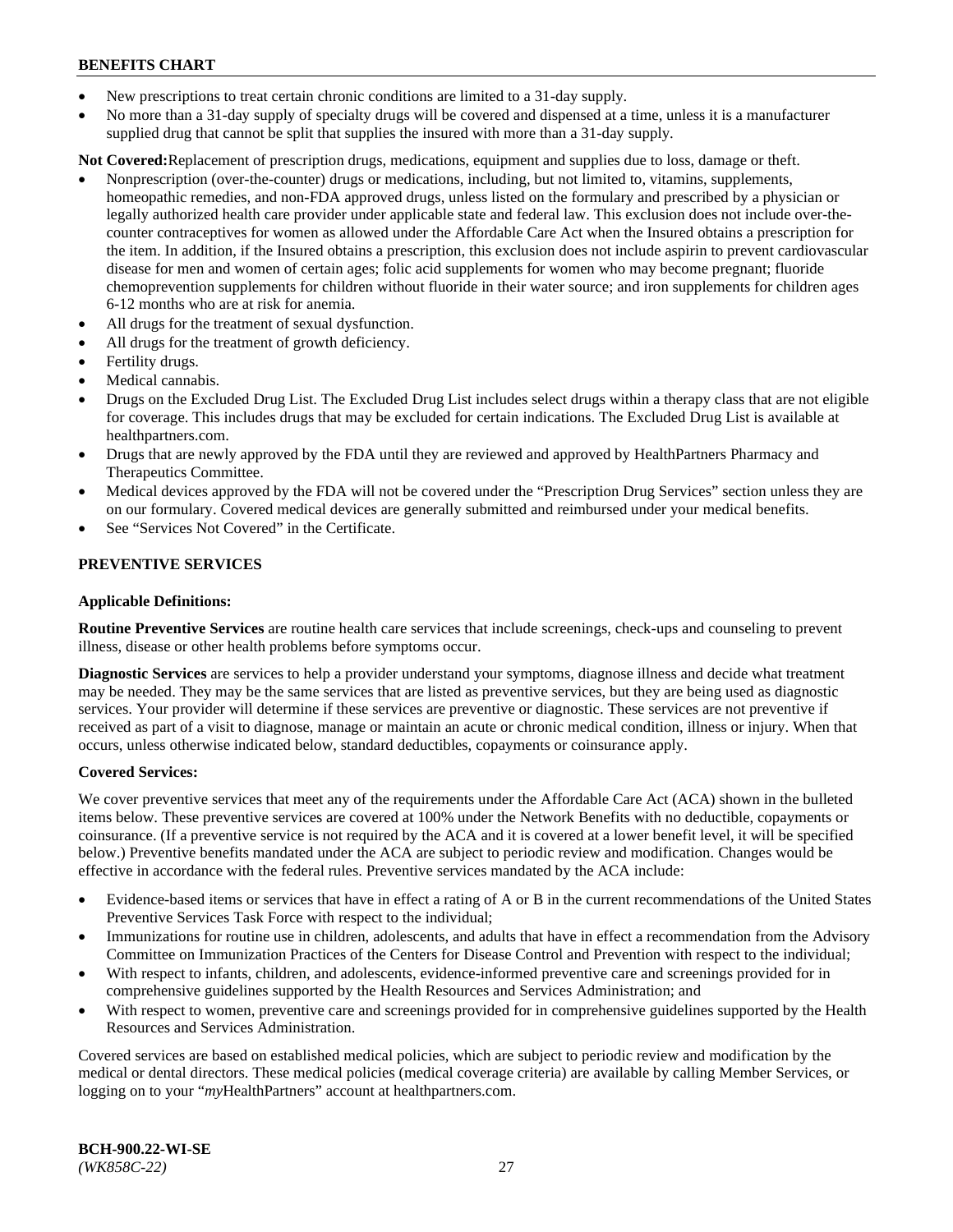## **ACA and state mandated preventive services are covered as follows:**

**Routine health exams and periodic health assessments.** A physician or health care provider will counsel you as to how often health assessments are needed based on age, sex and health status. This includes screening and counseling for tobacco cessation and all FDA approved tobacco cessation medications including over-the-counter drugs (as shown in the Prescription Drug Services section).

| <b>Network Benefits</b>                                     | <b>Non-Network Benefits</b>   |
|-------------------------------------------------------------|-------------------------------|
| 100% of the charges incurred.<br>Deductible does not apply. | 150% of the charges incurred. |

**Child health supervision services.** This includes pediatric preventive services such as newborn screenings, appropriate immunizations, developmental assessments and laboratory services appropriate to the age of the child from birth to 72 months and appropriate immunizations to age 18.

| <b>Network Benefits</b>                                     | <b>Non-Network Benefits</b>  |
|-------------------------------------------------------------|------------------------------|
| 100% of the charges incurred.<br>Deductible does not apply. | 50% of the charges incurred. |

## **Routine prenatal care and exams**

| <b>Network Benefits</b>                                     | <b>Non-Network Benefits</b>  |
|-------------------------------------------------------------|------------------------------|
| 100% of the charges incurred.<br>Deductible does not apply. | 50% of the charges incurred. |

**Routine postnatal care.** This includes health exams, assessments, education and counseling relating to the period immediately after childbirth.

| <b>Network Benefits</b>                                     | <b>Non-Network Benefits</b>  |
|-------------------------------------------------------------|------------------------------|
| 100% of the charges incurred.<br>Deductible does not apply. | 50% of the charges incurred. |

**Routine screening procedures for cancer.** This includes colorectal screening and other cancer screenings recommended by the USPSTF with an A or B rating. Women's preventive health services below describe additional routine screening procedures for cancer.

| <b>Network Benefits</b>                                     | <b>Non-Network Benefits</b>   |
|-------------------------------------------------------------|-------------------------------|
| 100% of the charges incurred.<br>Deductible does not apply. | 150% of the charges incurred. |

**Professional voluntary family planning services.** This includes services to prevent or delay a pregnancy, including counseling and education. Services must be provided by a licensed provider.

| <b>Network Benefits</b>                                     | <b>Non-Network Benefits</b>  |
|-------------------------------------------------------------|------------------------------|
| 100% of the charges incurred.<br>Deductible does not apply. | 50% of the charges incurred. |

## **Adult immunizations**

| Network Benefits                                            | <b>Non-Network Benefits</b>  |
|-------------------------------------------------------------|------------------------------|
| 100% of the charges incurred.<br>Deductible does not apply. | 50% of the charges incurred. |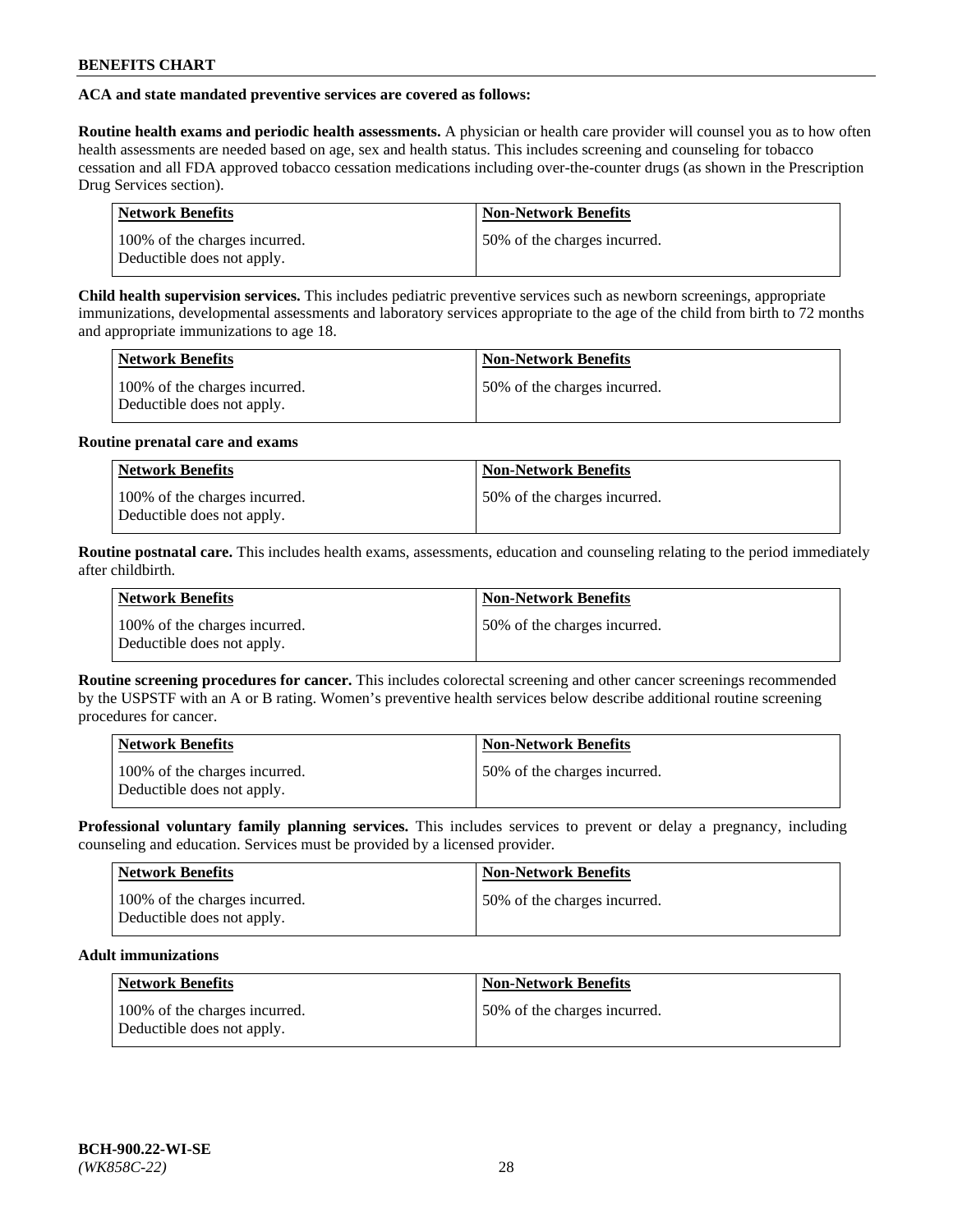**Women's preventive health services.** This includes mammograms, screenings for cervical cancer (pap smears), breast pumps, human papillomavirus (HPV) testing, counseling for sexually transmitted infections, counseling and screening for human immunodeficiency virus (HIV), and all FDA approved contraceptive methods as prescribed by a doctor, sterilization procedures, education and counseling (see the Prescription Drug Services section for coverage of oral contraceptive drugs). We also provide genetic screening for BRCA if someone in your family has the gene or you have a diagnosis of cancer.

The U.S. Preventive Services Task Force (USPSTF) recommends screening mammography, with or without clinical breast examination (CBE), every 1-2 years for women aged 40 and older. For women age 50 and older, we cover an annual mammogram.

| <b>Network Benefits</b>                                     | <b>Non-Network Benefits</b>  |
|-------------------------------------------------------------|------------------------------|
| 100% of the charges incurred.<br>Deductible does not apply. | 50% of the charges incurred. |

**Obesity screening and management.** We cover obesity screening and counseling for all ages during a routine preventive care exam. If you are age 18 or older and have a body mass index of 30 or more, we also cover intensive obesity management to help you lose weight. Your primary care doctor can coordinate these services.

| Network Benefits                                            | <b>Non-Network Benefits</b>  |
|-------------------------------------------------------------|------------------------------|
| 100% of the charges incurred.<br>Deductible does not apply. | 50% of the charges incurred. |

**In addition to any ACA or state mandated preventive services referenced above, we cover the following eligible services:**

#### **Routine eye and hearing exams**

| <b>Network Benefits</b>                                     | <b>Non-Network Benefits</b>  |
|-------------------------------------------------------------|------------------------------|
| 100% of the charges incurred.<br>Deductible does not apply. | 50% of the charges incurred. |

**Ovarian cancer surveillance test for women who are at risk.** "At risk for ovarian cancer" means (1) having a family history that includes any of the following: one or more first-degree or second-degree relatives with ovarian cancer, clusters of female relatives with breast cancer or nonpolyposis colorectal cancer; or (2) testing positive for BRCA1 or BRCA2 mutations. "Surveillance test for ovarian cancer" means annual screening using CA-125 serum tumor marker testing, transvaginal ultrasound, pelvic examination or other proven ovarian screening tests currently being evaluated by the federal Food and Drug Administration or by the National Cancer Institute.

| <b>Network Benefits</b>                               | <b>Non-Network Benefits</b>                           |
|-------------------------------------------------------|-------------------------------------------------------|
| Coverage level is same as corresponding Network       | Coverage level is same as corresponding Non-Network   |
| Benefits, depending on type of service provided, such | Benefits, depending on type of service provided, such |
| as Diagnostic Imaging Services, Laboratory Services   | as Diagnostic Imaging Services, Laboratory Services   |
| or Office Visits for Illness or Injury, or Preventive | or Office Visits for Illness or Injury, or Preventive |
| Services.                                             | Services.                                             |

**Limitations:**Services are not preventive if received as part of a visit to diagnose, manage or maintain an acute or chronic medical condition, illness or injury. When that occurs, unless otherwise indicated above, standard deductibles, copayments or coinsurance apply.

## **Not Covered:**

See "Services Not Covered" in the Certificate.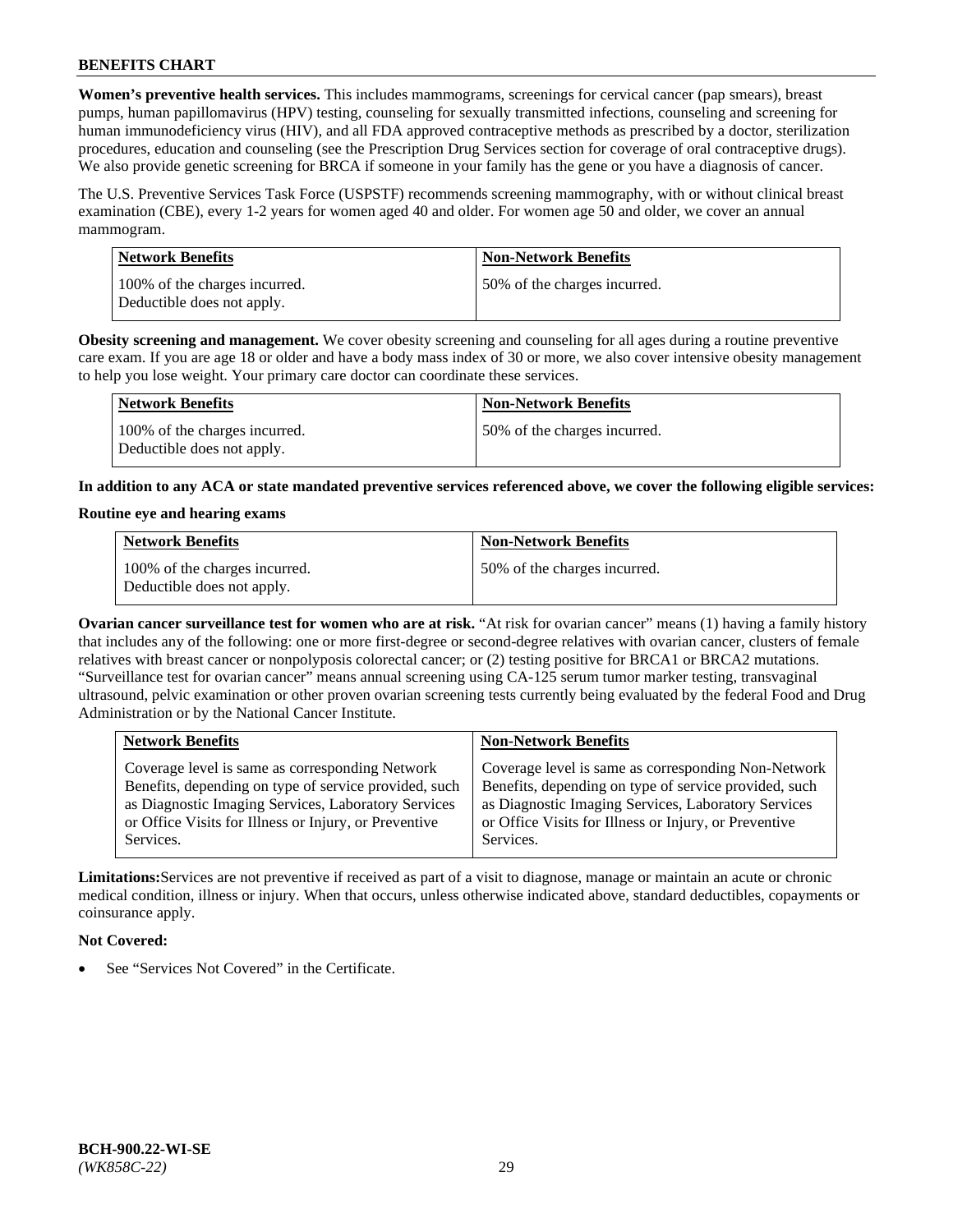# **TELEHEALTH/TELEMEDICINE SERVICES**

#### **Definitions:**

**Telehealth, Telemedicine, or Virtual Care.** This is a means of communication between a health care professional and a patient. This includes the use of secure electronic information, imaging, and communication technologies, including:

- interactive audio or audio-video
- interactive audio with store-and-forward technology
- chat-based and email-based systems
- physician-to-physician consultation
- patient education
- data transmission
- data interpretation
- digital diagnostics (algorithm-enabled diagnostic support)
- digital therapeutics (the use of personal health devices and sensors, either alone or in combination with conventional drug therapies, for disease prevention and management)

#### Services can be delivered:

Synchronously: the patient and health care professional are engaging with one another at the same time; or Asynchronously: the patient and health care professional engage with each other at different points in time.

**Telephone Visits.** Live, synchronous, interactive encounters over the telephone between a patient and a healthcare provider.

**E-visit or chat-based visits.** Asynchronous online or mobile app encounters to discuss a patient's personal health information, vital signs, and other physiologic data or diagnostic images. The healthcare provider reviews and delivers a consultation, diagnosis, prescription or treatment plan after reviewing the patient's visit information.

**Virtuwell®.** This is an online service for you to receive a diagnosis and treatment for certain conditions, such as a cold, flu, ear pain and sinus infections. You may access the Virtuwell website at [virtuwell.com.](https://www.virtuwell.com/)

**Video Visits.** Live, synchronous, interactive encounters using secure web-based video between a patient and a healthcare provider.

#### **Covered Services:**

The Plan covers the following methods of receiving care for services that would be eligible under the Plan if the service were provided in person.

#### **Scheduled telephone visits**

| Network Benefits             | Non-Network Benefits         |
|------------------------------|------------------------------|
| 70% of the charges incurred. | 50% of the charges incurred. |

#### **E-visits**

## **Access to online care through Virtuwell at [virtuwell.com](https://www.virtuwell.com/)**

| <b>Network Benefits</b>                                     | <b>Non-Network Benefits</b> |
|-------------------------------------------------------------|-----------------------------|
| 100% of the charges incurred.<br>Deductible does not apply. | Not applicable.             |

## **All other E-visits**

| Network Benefits             | <b>Non-Network Benefits</b>  |
|------------------------------|------------------------------|
| 70% of the charges incurred. | 50% of the charges incurred. |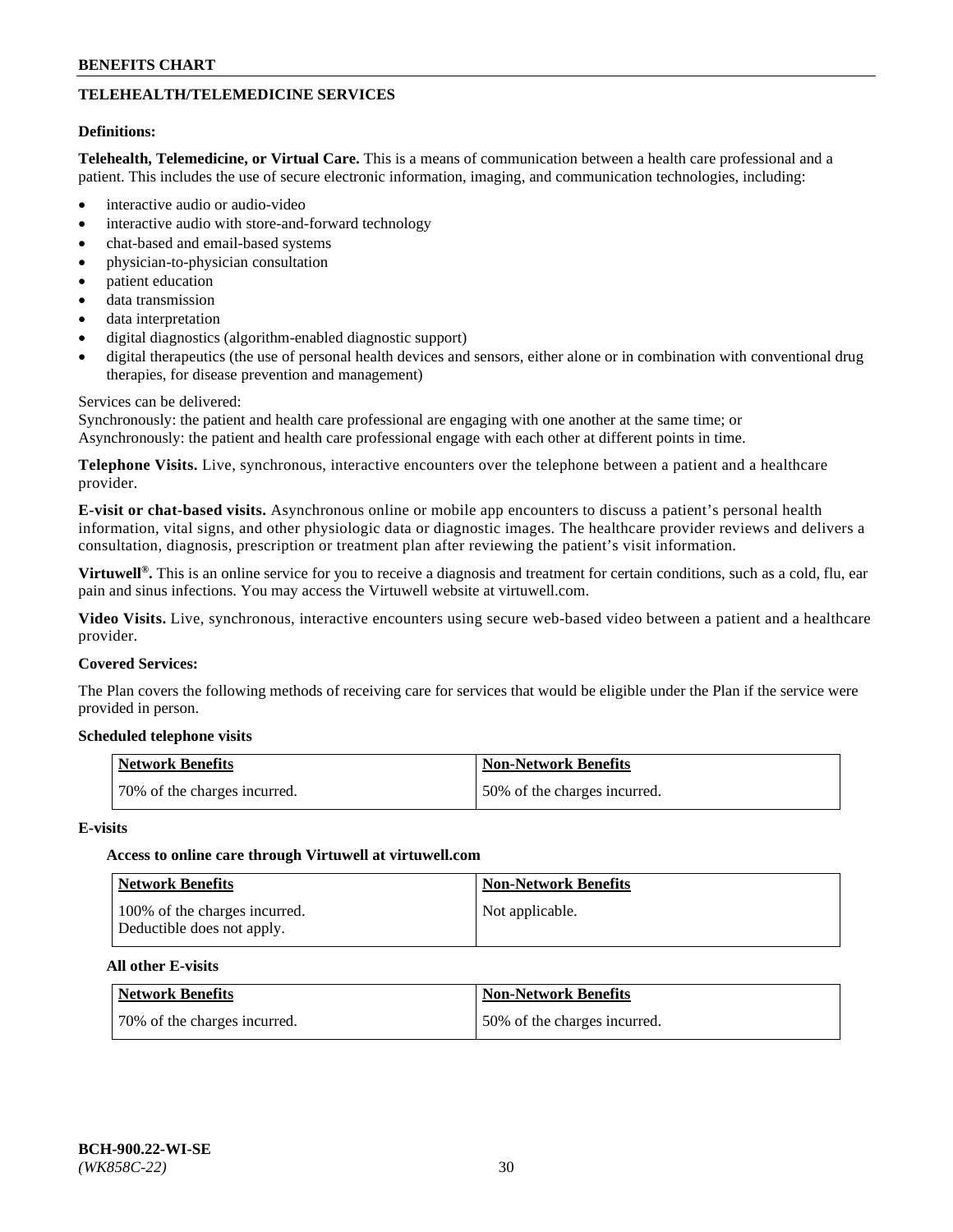## **First three visits**

The first three mental health and substance use disorder treatment visits, urgent care visits, office visits, convenience clinic visits, telephone visits and E-visits (other than Virtuwell) combined in a calendar year are covered at 100%, not subject to the deductible.

Physician services are included; however, charges for day treatment services, group visits, office procedures, laboratory, radiology and other ancillary services are not included and will be subject to the deductible and coinsurance and/or copayment.

## **Video visits**

| <b>Network Benefits</b>                                      | <b>Non-Network Benefits</b>                            |
|--------------------------------------------------------------|--------------------------------------------------------|
| Coverage level is same as corresponding Network              | Coverage level is same as corresponding Non-           |
| Benefits, depending on type of service provided, such as     | Network Benefits, depending on type of service         |
| Office Visits for Illness or Injury, Inpatient or Outpatient | provided, such as Office Visits for Illness or Injury, |
| Hospital Services.                                           | Inpatient or Outpatient Hospital Services.             |

#### **Not Covered:**

See "Services Not Covered" in the Certificate.

## **TRANSPLANT SERVICES**

#### **Applicable Definitions:**

**Autologous.** This is when the source of cells is from the individual's own marrow or stem cells.

**Allogeneic.** This is when the source of cells is from a related or unrelated donor's marrow or stem cells.

**Allogeneic Bone Marrow Transplant.** This is when the bone marrow is harvested from the related or unrelated donor and stored. The patient undergoes treatment which includes tumor ablation with high-dose chemotherapy and/or radiation. The bone marrow is reinfused (transplanted).

**Autologous Bone Marrow Transplant.** This is when the bone marrow is harvested from the individual and stored. The patient undergoes treatment which includes tumor ablation with high-dose chemotherapy and/or radiation. The bone marrow is reinfused (transplanted).

**Autologous/Allogeneic Stem Cell Support.** This is a treatment process that includes stem cell harvest from either bone marrow or peripheral blood, tumor ablation with high-dose chemotherapy and/or radiation, stem cell reinfusion, and related care. Autologous/allogeneic bone marrow transplantation and high dose chemotherapy with peripheral stem cell rescue/support are considered to be autologous/allogeneic stem cell support.

**Designated Transplant Center.** This is any health care provider, group or association of health care providers designated by us to provide services, supplies or drugs for specified transplants for our Insureds.

**Transplant Services.** This is transplantation (including retransplants) of the human organs or tissue listed below, including all related post-surgical treatment, follow-up care and drugs and multiple transplants for a related cause. Transplant services do not include other organ or tissue transplants or surgical implantation of mechanical devices functioning as a human organ, except surgical implantation of an FDA approved Ventricular Assist Device (VAD) or total artificial heart, functioning as a temporary bridge to heart transplantation.

Prior authorization is required prior to consultation to support coordination of care and benefits.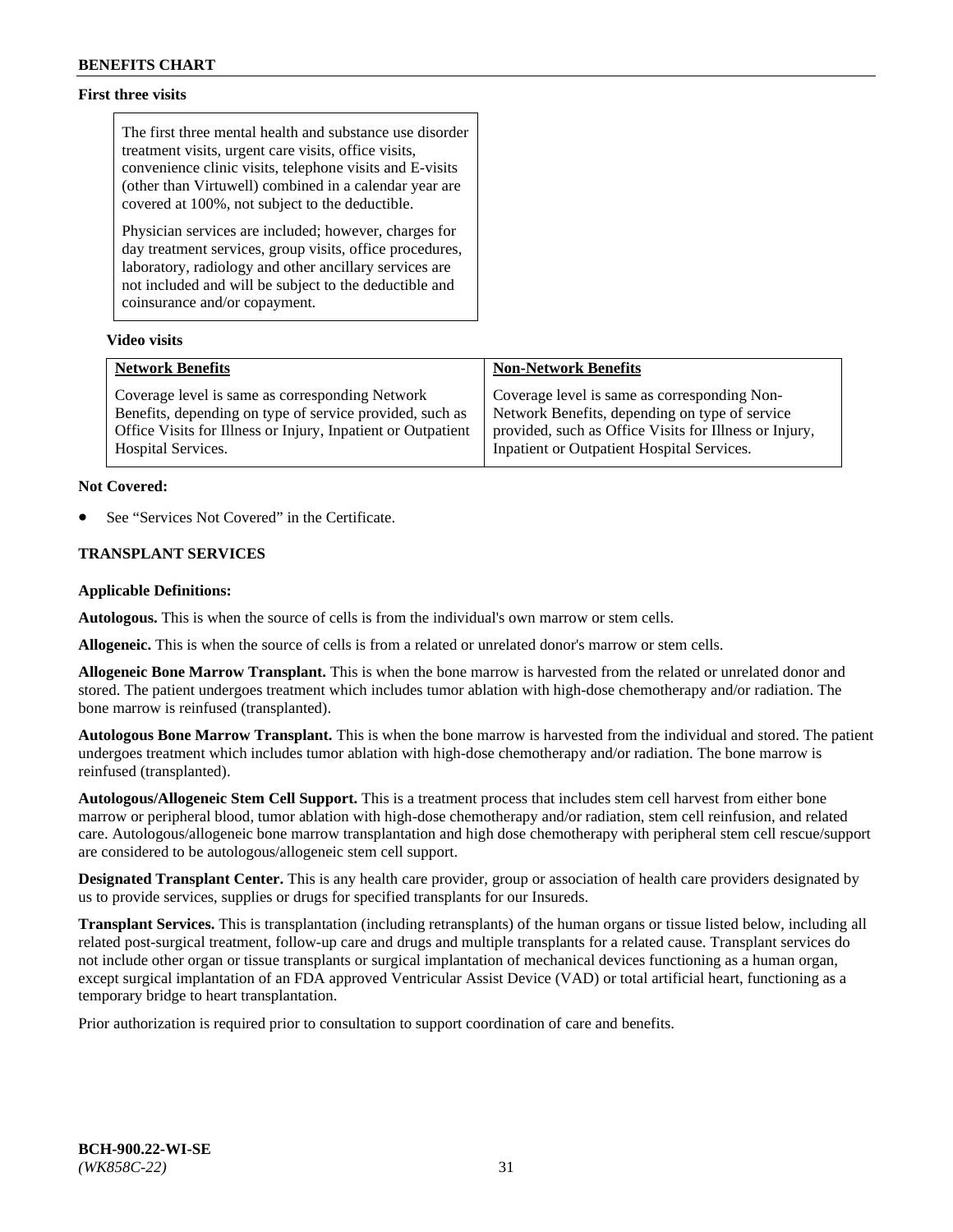## **Covered Services:**

We cover eligible transplant services (as defined above) while you are covered under the Certificate. Transplants that will be considered for coverage are limited to the following:

- Kidney transplants for end-stage disease.
- Cornea transplants for end-stage disease.
- Heart transplants for end-stage disease.
- Lung transplants or heart/lung transplants for: (1) primary pulmonary hypertension; (2) Eisenmenger's syndrome; (3) endstage pulmonary fibrosis; (4) alpha 1 antitrypsin disease; (5) cystic fibrosis; and (6) emphysema.
- Liver transplants for: (1) biliary atresia in children; (2) primary biliary cirrhosis; (3) post-acute viral infection (including hepatitis A, hepatitis B antigen e negative and hepatitis C) causing acute atrophy or post-necrotic cirrhosis; (4) primary sclerosing cholangitis; (5) alcoholic cirrhosis; and (6) hepatocellular carcinoma.
- Allogeneic bone marrow transplants or peripheral stem cell support associated with high dose chemotherapy for: (1) acute myelogenous leukemia; (2) acute lymphocytic leukemia; (3) chronic myelogenous leukemia; (4) severe combined immunodeficiency disease; (5) Wiskott-Aldrich syndrome; (6) aplastic anemia; (7) sickle cell anemia; (8) non-relapsed or relapsed non-Hodgkin's lymphoma; (9) multiple myeloma; and (10) testicular cancer.
- Autologous bone marrow transplants or peripheral stem cell support associated with high-dose chemotherapy for: (1) acute leukemias; (2) non-Hodgkin's lymphoma; (3) Hodgkin's disease; (4) Burkitt's lymphoma; (5) neuroblastoma; (6) multiple myeloma; (7) chronic myelogenous leukemia; and (8) non-relapsed non-Hodgkin's lymphoma.
- Pancreas transplants for simultaneous pancreas-kidney transplants for diabetes, pancreas after kidney, living related segmental simultaneous pancreas kidney transplantation and pancreas transplant alone.

To receive Network Benefits, charges for transplant services must be incurred at a Designated Transplant Center.

The transplant-related treatment provided, including expenses incurred for directly related donor services, shall be subject to and in accordance with the provisions, limitations, maximums and other terms of the Certificate.

Medical and hospital expenses of the donor are covered only when the recipient is an Insured and the transplant and directly related donor expenses have been prior authorized for coverage. Treatment of medical complications that may occur to the donor are not covered. Donors are not considered Insureds, and are therefore not eligible for the rights afforded to Insureds under the Certificate.

The list of eligible transplant services and coverage determinations are based on established medical policies, which are subject to periodic review and modification by the medical director.

| <b>Network Benefits</b>                          | <b>Non-Network Benefits</b>                          |
|--------------------------------------------------|------------------------------------------------------|
| See Network Inpatient Hospital Services Benefit. | See Non-Network Inpatient Hospital Services Benefit. |

**Kidney disease treatment.** We cover services for kidney disease treatment, including dialysis, transplantation and donor related services. Donor related expenses are covered as described above.

| <b>Network Benefits</b>                               | <b>Non-Network Benefits</b>                           |
|-------------------------------------------------------|-------------------------------------------------------|
| Coverage level is same as corresponding Network       | Coverage level is same as corresponding Non-Network   |
| Benefits, depending on type of service provided, such | Benefits, depending on type of service provided, such |
| as Office Visits for Illness or Injury, Inpatient or  | as Office Visits for Illness or Injury, Inpatient or  |
| <b>Outpatient Hospital Services.</b>                  | <b>Outpatient Hospital Services.</b>                  |